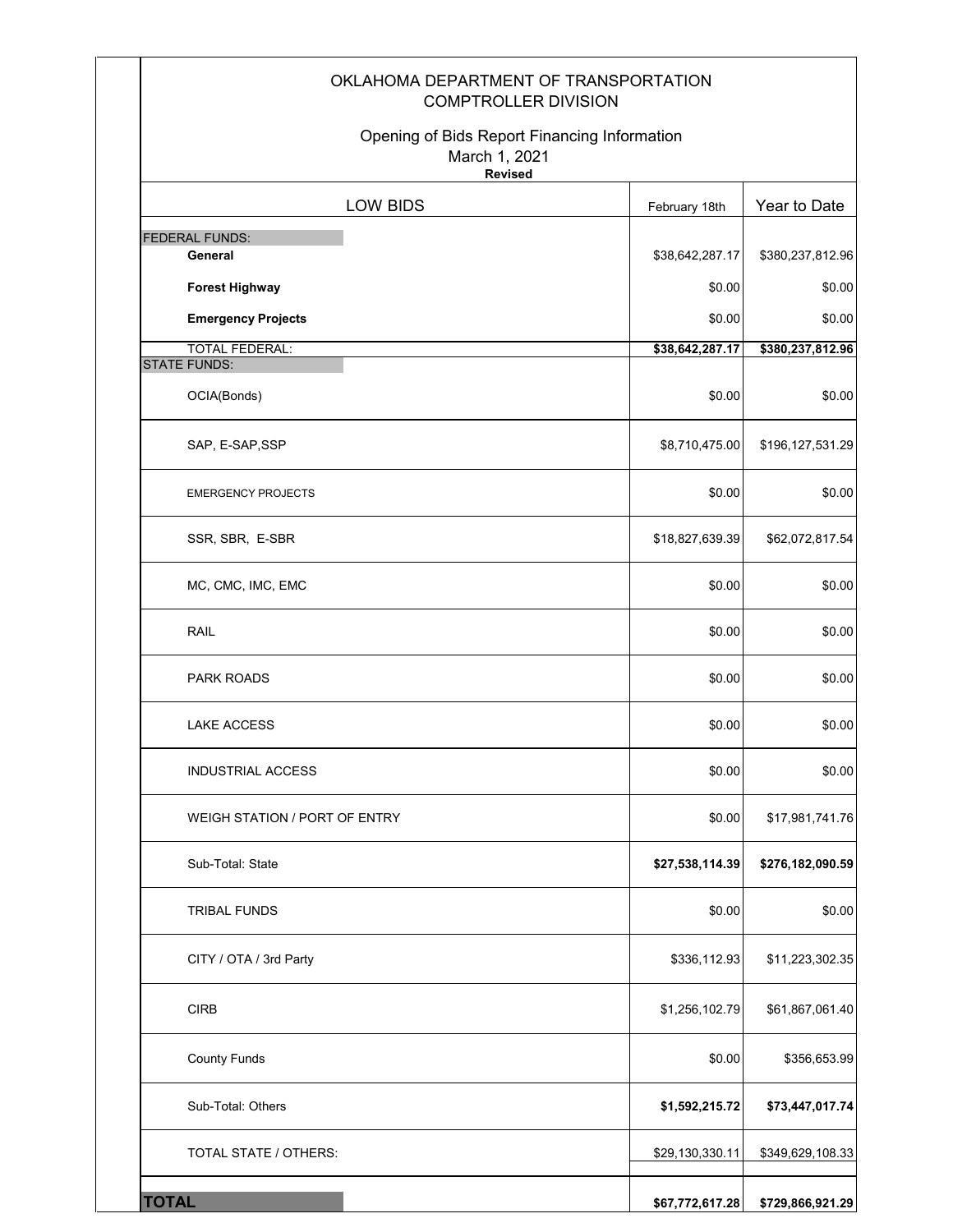|                                              |                                          | Federal                                                                           | <b>State</b> | <b>Other</b>                         | <b>Total</b> |
|----------------------------------------------|------------------------------------------|-----------------------------------------------------------------------------------|--------------|--------------------------------------|--------------|
|                                              |                                          |                                                                                   | 565,886.00   |                                      | 565,886.00   |
| Call Order: 400                              |                                          | <b>Calendar Days: 180</b>                                                         |              | Division: 6                          |              |
| <b>Contract ID: 210043</b>                   |                                          | Project Length: 0.000 miles                                                       |              | <b>Planholders: 11</b>               |              |
| J/P No.: $34554(04)$                         |                                          | Project No.: SAP-202C(046)ES                                                      |              | <b>Bidders: 9</b>                    |              |
| <b>Counties: ALFALFA</b>                     |                                          |                                                                                   |              |                                      |              |
| <b>Contract Description: BANK PROTECTION</b> | PROJECT LENGTH = $0.000$ MILE            | US-64: OVER EAST CLAY CREEK, 1.0 MILE EAST<br>OF THE SH-8 JUNCTION NEAR CHEROKEE. |              |                                      |              |
|                                              | <b>Designed by: ODOT BRIDGE DIVISION</b> |                                                                                   |              |                                      |              |
| <b>Engineer's Estimate:</b>                  | <b>Total Bid</b><br>\$887,414.00         | $%$ of Est.                                                                       |              |                                      |              |
| <b>Low Bid Amount:</b>                       | \$565,886.00                             | 63.77                                                                             |              | K & R BUILDERS, INC.                 |              |
|                                              |                                          |                                                                                   |              | WHEATLAND, OK                        |              |
| <b>Other Bid Amounts:</b>                    | \$588,604.00                             | 66.33                                                                             |              | SEWELL BROS., INC.                   |              |
|                                              | \$630,987.00                             | 71.10                                                                             |              | HASKELL LEMON CONSTRUCTION CO.       |              |
|                                              | \$665,264.17                             | 74.97                                                                             |              | LOGOS CONSTRUCTION CO., LLC          |              |
|                                              | \$677,165.00                             | 76.31                                                                             |              | MERIDIAN CONTRACTING, INC.           |              |
|                                              | \$679,196.90                             | 76.54                                                                             |              | DOWNEY CONTRACTING, LLC              |              |
|                                              | \$723,565.25                             | 81.54                                                                             |              | ROBINSON CONSTRUCTION, LLC           |              |
|                                              | \$801,444.00                             | 90.31                                                                             |              | <b>BUILT RIGHT CONSTRUCTION, LLC</b> |              |

### **Non-Bidding Planholders**

FRONTIER BRIDGE, INC. C-P INTEGRATED SERVICES, INC.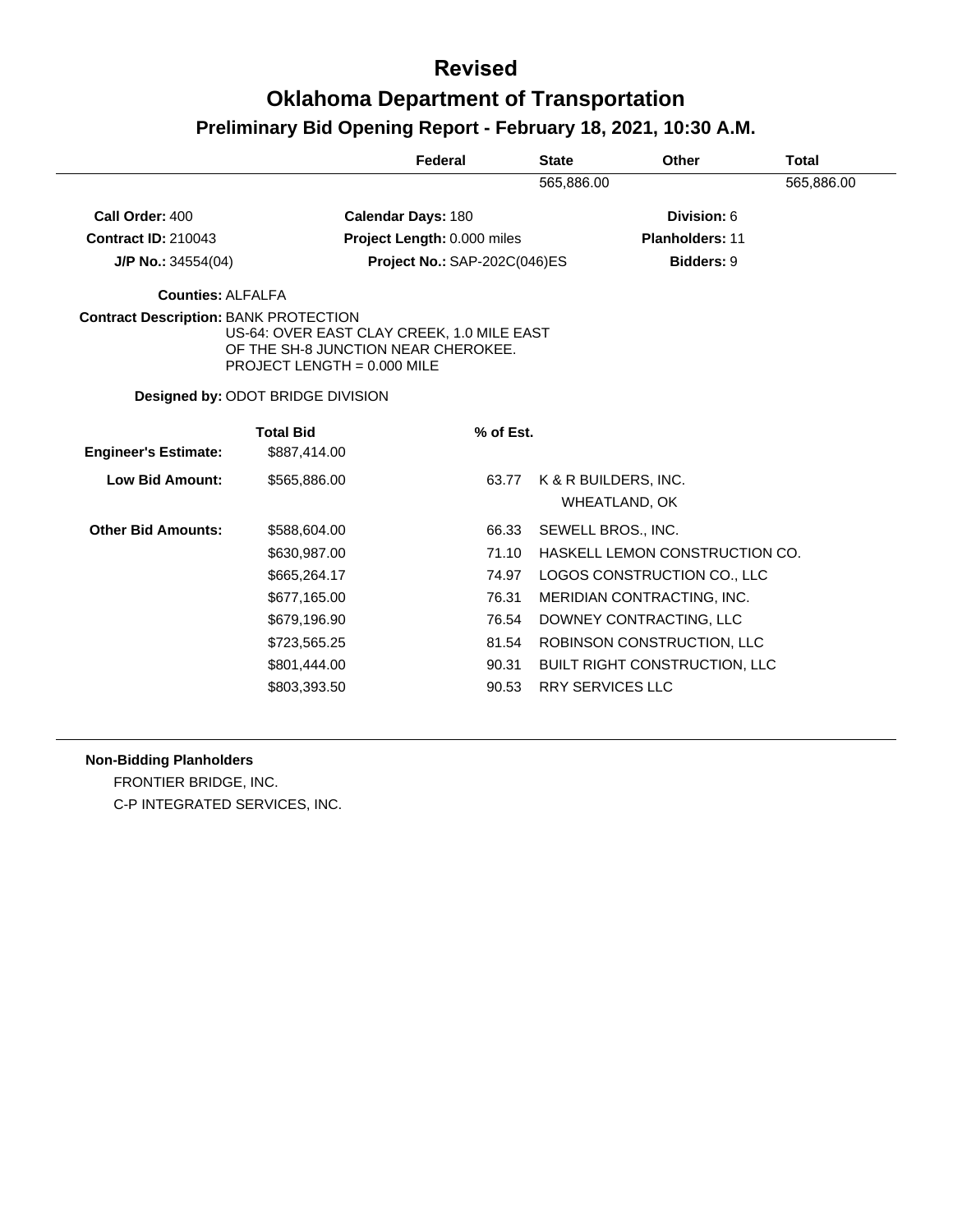|                                                |                                                                                                                                                                           | Federal                      | <b>State</b>                       | Other                                               | Total        |
|------------------------------------------------|---------------------------------------------------------------------------------------------------------------------------------------------------------------------------|------------------------------|------------------------------------|-----------------------------------------------------|--------------|
|                                                |                                                                                                                                                                           | 1,344,451.75                 |                                    | 336,112.93                                          | 1,680,564.68 |
| Call Order: 405                                |                                                                                                                                                                           | <b>Calendar Days: 270</b>    |                                    | Division: 5                                         |              |
| <b>Contract ID: 210002</b>                     |                                                                                                                                                                           | Project Length: 1.310 miles  |                                    | <b>Planholders: 8</b>                               |              |
| $J/P$ No.: 28830(04)<br>33009(04)<br>33010(04) |                                                                                                                                                                           | Project No.: STP-106E(125)EH | TAP-206E(058)TP<br>TAP-206E(059)TP | <b>Bidders: 5</b>                                   |              |
| <b>Counties: BLAINE</b>                        |                                                                                                                                                                           |                              |                                    |                                                     |              |
|                                                | ROMAN NOSE LODGE, STATE PARK, AND BOARDWALK: TRAILS AT<br>MULTIPLE LOCATIONS WITHIN THE PARK.<br>PROJECT LENGTH = 1.310 MILES<br>Designed by: LANDPLANS CONSULTANTS, INC. |                              |                                    |                                                     |              |
| <b>Engineer's Estimate:</b>                    | <b>Total Bid</b><br>\$1,746,336.22                                                                                                                                        | % of Est.                    |                                    |                                                     |              |
| <b>Low Bid Amount:</b>                         | \$1,680,564.68                                                                                                                                                            |                              | 96.23                              | HASKELL LEMON CONSTRUCTION CO.<br>OKLAHOMA CITY, OK |              |
| <b>Other Bid Amounts:</b>                      | \$1,847,653.03                                                                                                                                                            |                              | 105.80                             | SCHIRALLI CONSTRUCTION CORP.                        |              |
|                                                | \$2,384,800.02                                                                                                                                                            |                              | 136.56                             | CROSSLAND HEAVY CONTRACTORS INC.                    |              |
|                                                | \$2,443,653.63                                                                                                                                                            |                              |                                    | 139.93 C-P INTEGRATED SERVICES, INC.                |              |
|                                                | \$2,527,464.07                                                                                                                                                            |                              |                                    | 144.73 DOWNEY CONTRACTING, LLC                      |              |
|                                                |                                                                                                                                                                           |                              |                                    | (E)                                                 |              |

### **Non-Bidding Planholders**

K & R BUILDERS, INC. TI-ZACK CONCRETE, INC. RRY SERVICES LLC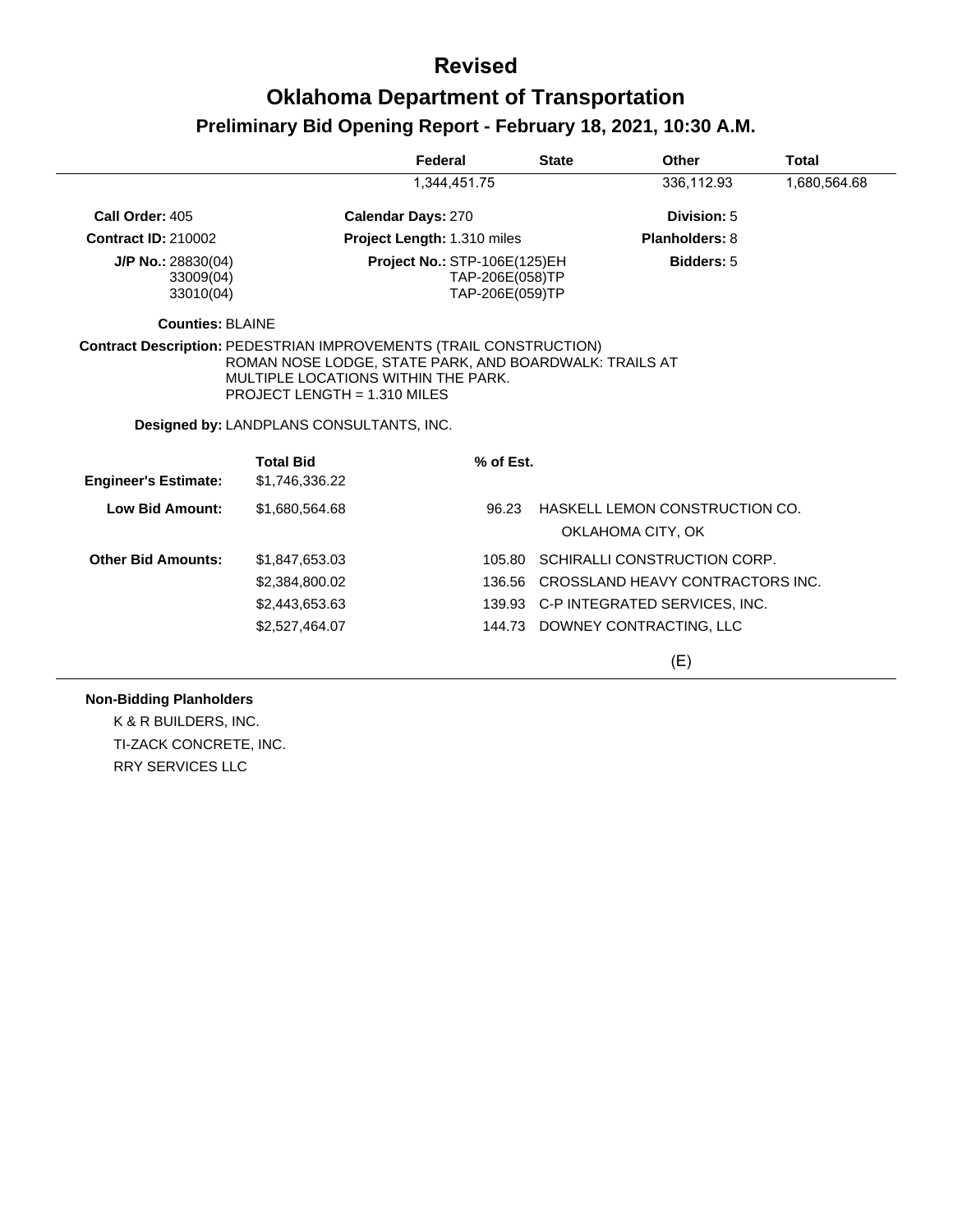# **Oklahoma Department of Transportation**

## **Preliminary Bid Opening Report - February 18, 2021, 10:30 A.M.**

|                                                                            |                                     | Federal                             | <b>State</b> | Other                                                                   | <b>Total</b> |
|----------------------------------------------------------------------------|-------------------------------------|-------------------------------------|--------------|-------------------------------------------------------------------------|--------------|
|                                                                            |                                     | 617,639.38                          |              | 154,409.85                                                              | 772,049.23   |
| Call Order: 410                                                            |                                     | <b>Calendar Days: 120</b>           |              | Division: 7                                                             |              |
| <b>Contract ID: 210044</b>                                                 |                                     | Project Length: 0.991 miles         |              | <b>Planholders: 8</b>                                                   |              |
| $J/P$ No.: 33680(04)                                                       |                                     | <b>Project No.: STP-208B(097)CI</b> |              | <b>Bidders: 5</b>                                                       |              |
| <b>Counties: CADDO</b>                                                     |                                     |                                     |              |                                                                         |              |
| <b>Contract Description: RESURFACE (ASPHALT) AND BRIDGE REHABILITATION</b> | $PROJECT LENGTH = 0.991 MILF$       |                                     |              | COUNTY ROAD (PETREE ROAD): FROM SW 6TH STREET, EXTEND EAST IN ANADARKO. |              |
|                                                                            | <b>Designed by: CEC CORPORATION</b> |                                     |              |                                                                         |              |
|                                                                            | <b>Total Bid</b>                    | % of Est.                           |              |                                                                         |              |
| <b>Engineer's Estimate:</b>                                                | \$772,309.00                        |                                     |              |                                                                         |              |
| <b>Low Bid Amount:</b>                                                     | \$772,049.23                        | 99.97                               |              | T & G CONSTRUCTION, INC.<br>LAWTON, OK                                  |              |
| <b>Other Bid Amounts:</b>                                                  | \$836,226.75                        |                                     |              | 108.28 PARADIGM CONSTRUCTION & ENGINEERING, INC                         |              |
|                                                                            | \$862,450.00                        |                                     | 111.67       | SILVER STAR CONSTRUCTION COMPANY, INC.                                  |              |
|                                                                            | \$875,243.07                        |                                     |              | 113.33 K & R BUILDERS, INC.                                             |              |
|                                                                            | \$904,869.60                        |                                     |              | 117.16 RRY SERVICES LLC                                                 |              |
|                                                                            |                                     |                                     |              | (D)                                                                     |              |

### **Non-Bidding Planholders**

HASKELL LEMON CONSTRUCTION CO. THE CUMMINS CONSTRUCTION CO., INC. OVERLAND CORPORATION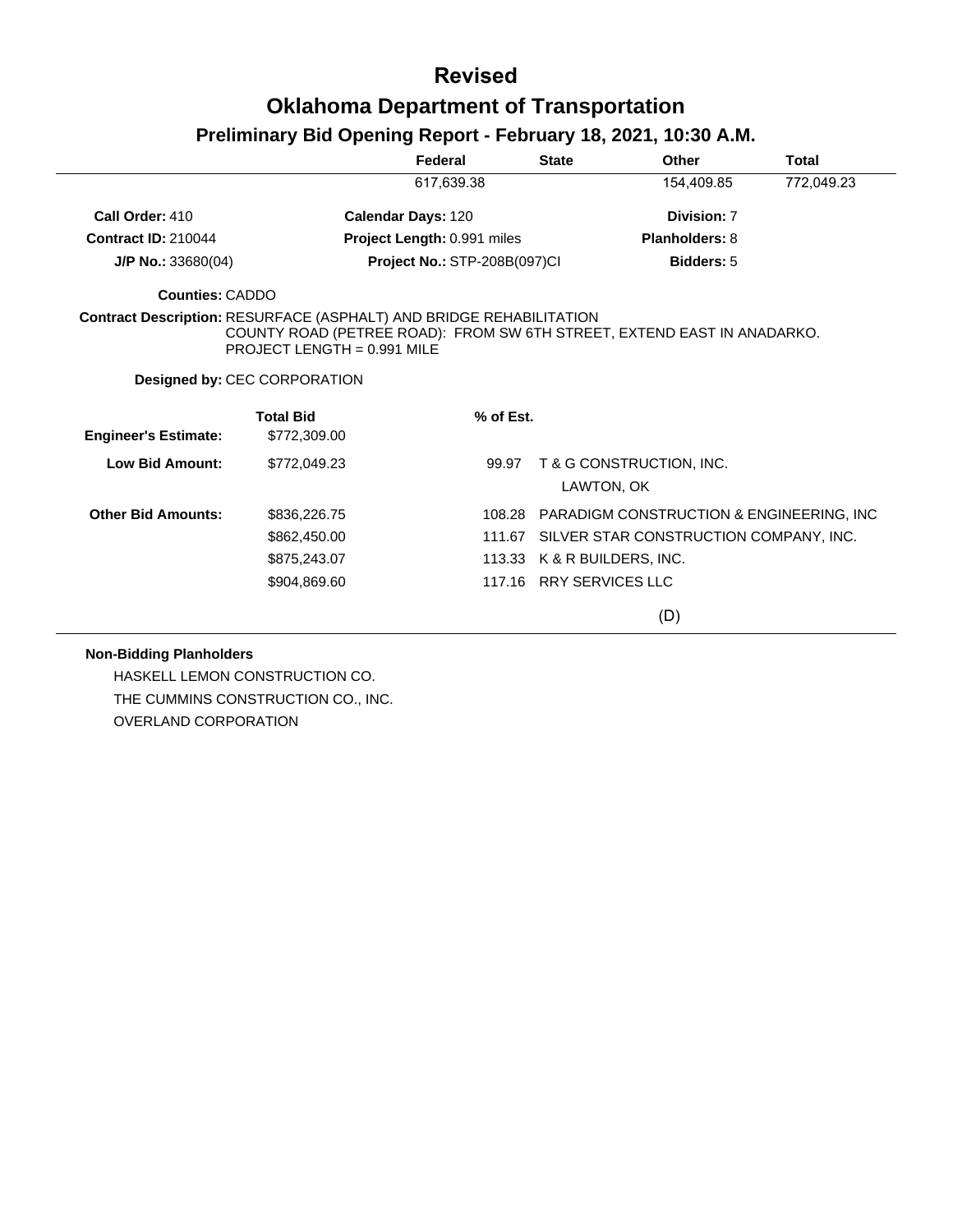## **Oklahoma Department of Transportation**

## **Preliminary Bid Opening Report - February 18, 2021, 10:30 A.M.**

|                             |                                                                                                                                                                                           | Federal                             | <b>State</b> | Other                                            | Total         |
|-----------------------------|-------------------------------------------------------------------------------------------------------------------------------------------------------------------------------------------|-------------------------------------|--------------|--------------------------------------------------|---------------|
|                             |                                                                                                                                                                                           | 15,770,948.94                       |              |                                                  | 15,770,948.94 |
| Call Order: 415             |                                                                                                                                                                                           | <b>Calendar Days: 350</b>           |              | Division: 3                                      |               |
| <b>Contract ID: 210045</b>  |                                                                                                                                                                                           | <b>Project Length: 3.043 miles</b>  |              | <b>Planholders: 5</b>                            |               |
| $J/P$ No.: 20266(11)        |                                                                                                                                                                                           | <b>Project No.: STP-214B(103)PM</b> |              | <b>Bidders: 3</b>                                |               |
| <b>Counties: CLEVELAND</b>  |                                                                                                                                                                                           |                                     |              |                                                  |               |
|                             | <b>Contract Description: GRADE, DRAIN, SURFACE, AND BRIDGE</b><br>SH-9: FROM 72ND AVENUE, EXTEND EAST IN NORMAN.<br>PROJECT LENGTH = $3.042$ MILES<br><b>Designed by: CEC CORPORATION</b> |                                     |              |                                                  |               |
| <b>Engineer's Estimate:</b> | <b>Total Bid</b><br>\$18,449,767.58                                                                                                                                                       |                                     | % of Est.    |                                                  |               |
| Low Bid Amount:             | \$15,770,948.94                                                                                                                                                                           |                                     | 85.48        | T.J. CAMPBELL CONSTRUCTION COMPANY<br>EDMOND, OK |               |
| <b>Other Bid Amounts:</b>   | \$16,382,000.00                                                                                                                                                                           |                                     | 88.79        | SILVER STAR CONSTRUCTION COMPANY, INC.           |               |
|                             | \$16,919,507.50                                                                                                                                                                           | 91.71                               |              | HASKELL LEMON CONSTRUCTION CO.                   |               |

### **Non-Bidding Planholders**

ALLEN CONTRACTING, INC./SHELL CONSTRUCTION CO., INC. (JV) SHERWOOD CONSTRUCTION CO., INC.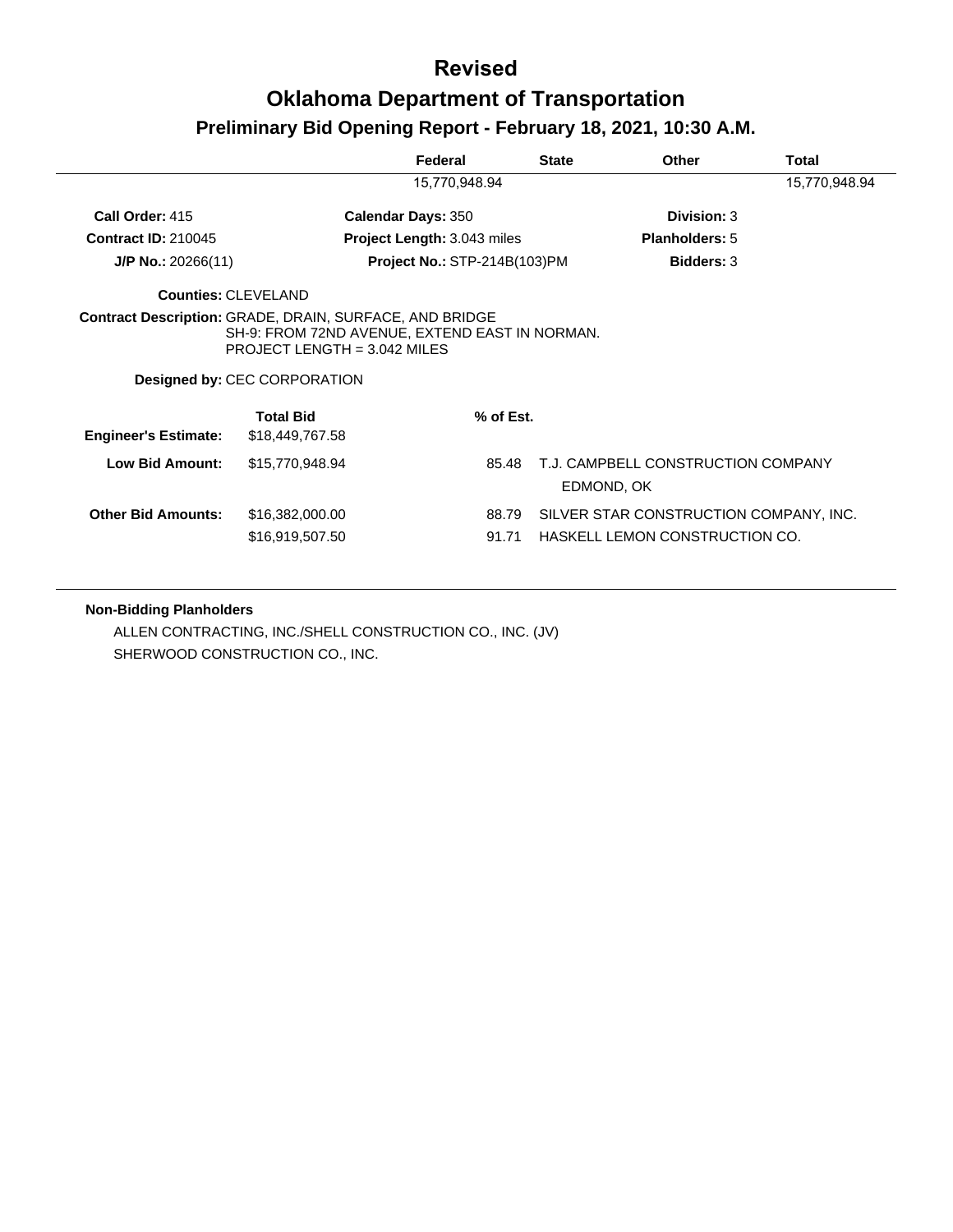|                                                    |                                                                                                                                        | Federal                      | <b>State</b>            | Other                                        | <b>Total</b> |
|----------------------------------------------------|----------------------------------------------------------------------------------------------------------------------------------------|------------------------------|-------------------------|----------------------------------------------|--------------|
|                                                    |                                                                                                                                        | 369,978.00                   |                         | 763,391.65                                   | 1,133,369.65 |
| Call Order: 420                                    |                                                                                                                                        | <b>Calendar Days: 120</b>    |                         | Division: 7                                  |              |
| <b>Contract ID: 210046</b>                         |                                                                                                                                        | Project Length: 0.422 miles  |                         | <b>Planholders: 8</b>                        |              |
| J/P No.: 31122(04)                                 |                                                                                                                                        | Project No.: STP-216D(091)Cl |                         | Bidders: 6                                   |              |
| <b>Counties: COMANCHE</b>                          |                                                                                                                                        |                              |                         |                                              |              |
| <b>Contract Description: BRIDGE AND APPROACHES</b> | COUNTY ROAD (EW-154): OVER NINEMILE BEAVER CREEK,<br>0.7 MILES EAST OF THE SH-17 JUNCTION NEAR ELGIN.<br>PROJECT LENGTH = $0.407$ MILE |                              |                         |                                              |              |
|                                                    | <b>Designed by: ENGINEERING SERVICES &amp; TESTING, INC.</b>                                                                           |                              |                         |                                              |              |
| <b>Engineer's Estimate:</b>                        | <b>Total Bid</b><br>\$1,236,266.30                                                                                                     | % of Est.                    |                         |                                              |              |
|                                                    |                                                                                                                                        |                              |                         |                                              |              |
| <b>Low Bid Amount:</b>                             | \$1,133,369.65                                                                                                                         | 91.68                        |                         | K & R BUILDERS, INC.<br><b>WHEATLAND, OK</b> |              |
| <b>Other Bid Amounts:</b>                          | \$1,165,237.01                                                                                                                         | 94.25                        |                         | SEWELL BROS., INC.                           |              |
|                                                    | \$1,194,115.31                                                                                                                         | 96.59                        |                         | <b>Treas Construction Inc.</b>               |              |
|                                                    | \$1,236,170.82                                                                                                                         | 99.99                        | <b>RRY SERVICES LLC</b> |                                              |              |
|                                                    | \$1,271,904.20                                                                                                                         | 102.88                       |                         | PARADIGM CONSTRUCTION & ENGINEERING, INC.    |              |
|                                                    | \$1,387,505.70                                                                                                                         | 112.23                       |                         | <b>BUILT RIGHT CONSTRUCTION, LLC</b>         |              |
|                                                    |                                                                                                                                        |                              |                         | (D)                                          |              |

### **Non-Bidding Planholders**

BRIDGECO CONTRACTORS, INC. HASKELL LEMON CONSTRUCTION CO.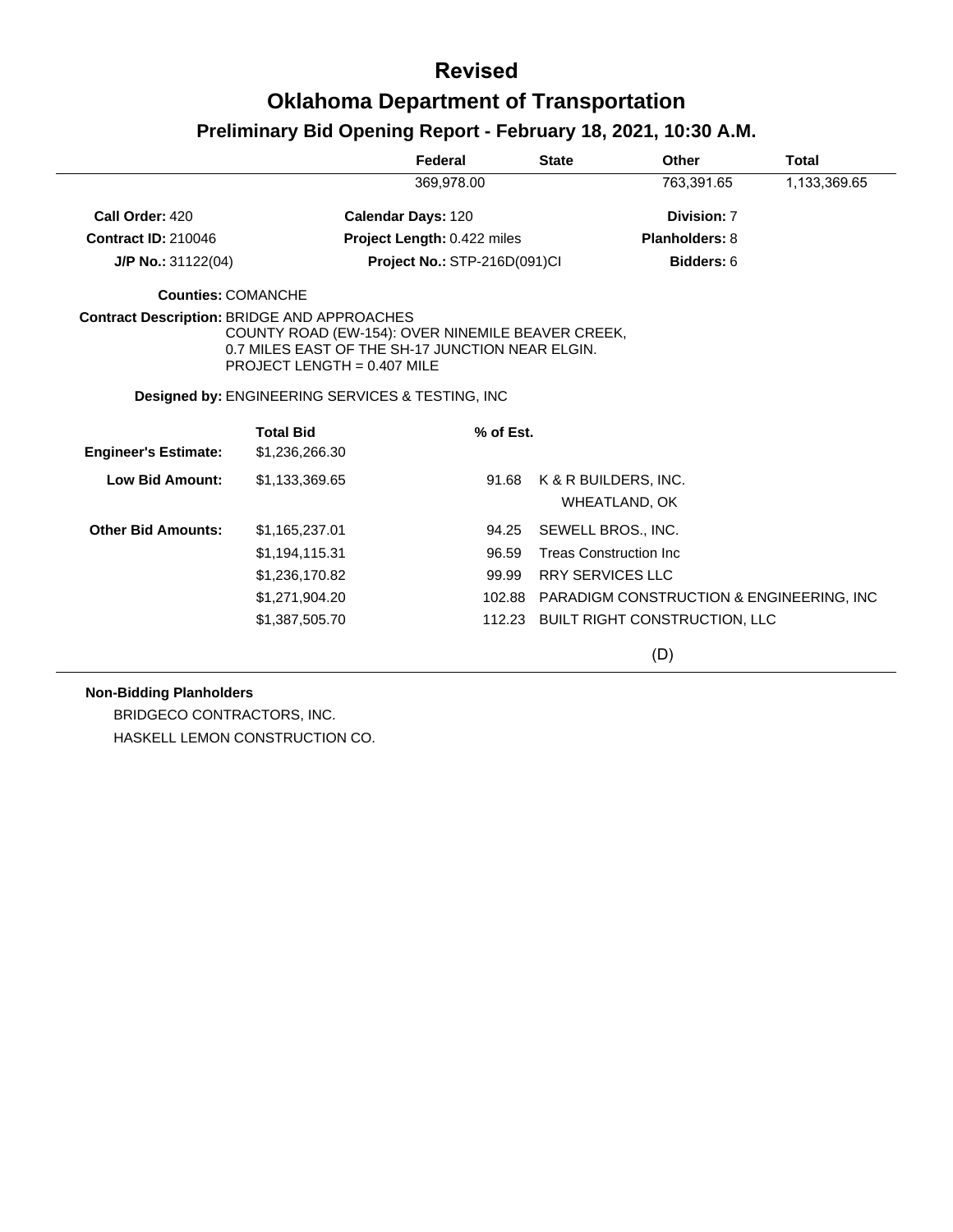# **Oklahoma Department of Transportation**

# **Preliminary Bid Opening Report - February 18, 2021, 10:30 A.M.**

|                             |                                                                                                                                          | Federal                             | <b>State</b> | Other                           | <b>Total</b> |
|-----------------------------|------------------------------------------------------------------------------------------------------------------------------------------|-------------------------------------|--------------|---------------------------------|--------------|
|                             |                                                                                                                                          |                                     | 679,285.92   |                                 | 679,285.92   |
| Call Order: 425             |                                                                                                                                          | <b>Calendar Days: 60</b>            |              | Division: 7                     |              |
| <b>Contract ID: 210047</b>  |                                                                                                                                          | Project Length: 1.330 miles         |              | <b>Planholders: 2</b>           |              |
| $J/P$ No.: 35183(04)        |                                                                                                                                          | <b>Project No.: SSR-4400(086)SR</b> |              | <b>Bidders: 2</b>               |              |
| <b>Counties: COTTON</b>     |                                                                                                                                          |                                     |              |                                 |              |
|                             | I-44: FROM THE TEXAS STATE LINE, EXTEND<br>NORTHEAST NEAR RANDLETT.<br>PROJECT LENGTH = 1.33 MILES<br>Designed by: ODOT FIELD DIVISION 7 |                                     |              |                                 |              |
| <b>Engineer's Estimate:</b> | <b>Total Bid</b><br>\$630,912.00                                                                                                         | $%$ of Est.                         |              |                                 |              |
|                             |                                                                                                                                          |                                     |              |                                 |              |
| <b>Low Bid Amount:</b>      | \$679,285.92                                                                                                                             |                                     | LAWTON, OK   | 107.67 T & G CONSTRUCTION, INC. |              |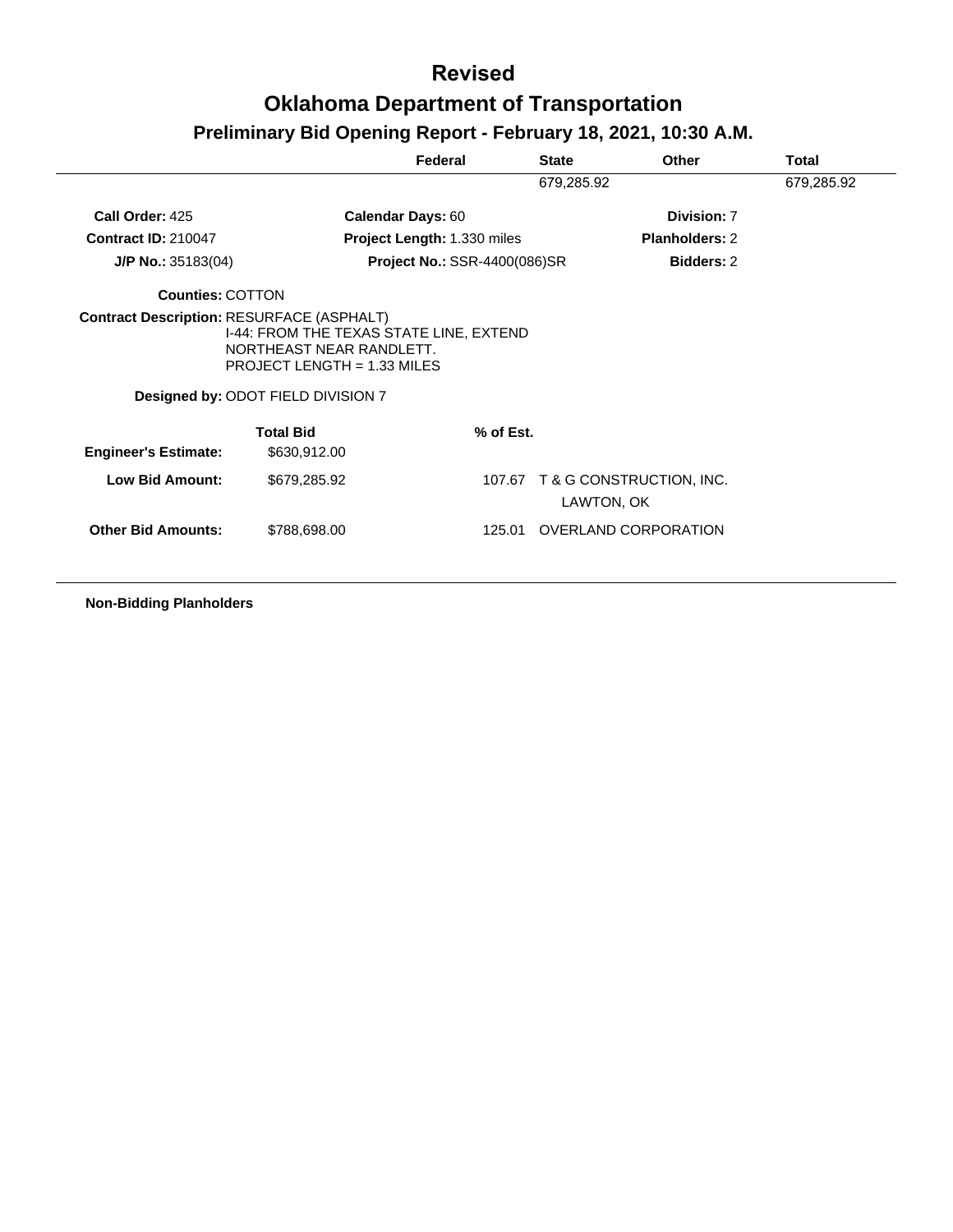# **Oklahoma Department of Transportation Preliminary Bid Opening Report - February 18, 2021, 10:30 A.M.**

|                                                    |                                                                                                                                             | Federal                      | <b>State</b>        | Other                                     | <b>Total</b> |
|----------------------------------------------------|---------------------------------------------------------------------------------------------------------------------------------------------|------------------------------|---------------------|-------------------------------------------|--------------|
|                                                    |                                                                                                                                             | 1,301,863.15                 |                     | 325,465.79                                | 1,627,328.94 |
| Call Order: 430                                    |                                                                                                                                             | <b>Calendar Days: 180</b>    |                     | Division: 8                               |              |
| <b>Contract ID: 210048</b>                         |                                                                                                                                             | Project Length: 0.415 miles  |                     | Planholders: 12                           |              |
| $J/P$ No.: 29402(04)                               |                                                                                                                                             | Project No.: STP-218C(082)Cl |                     | <b>Bidders: 9</b>                         |              |
| <b>Counties: CRAIG</b>                             |                                                                                                                                             |                              |                     |                                           |              |
| <b>Contract Description: BRIDGE AND APPROACHES</b> | COUNTY ROAD (NS-445): OVER LITTLE CABIN CREEK, 1.6 MILES NORTH<br>OF THE SH-25 JUNCTION NEAR BLUE JACKET.<br>PROJECT LENGTH = $0.415$ MILES |                              |                     |                                           |              |
| Designed by:                                       |                                                                                                                                             |                              |                     |                                           |              |
| <b>Engineer's Estimate:</b>                        | <b>Total Bid</b><br>\$2,013,701.02                                                                                                          | % of Est.                    |                     |                                           |              |
| <b>Low Bid Amount:</b>                             | \$1,627,328.94                                                                                                                              | 80.81                        | TULSA, OK           | CONCRETE SERVICES CORPORATION             |              |
| <b>Other Bid Amounts:</b>                          | \$1,728,319.00                                                                                                                              | 85.83                        |                     | PARADIGM CONSTRUCTION & ENGINEERING, INC. |              |
|                                                    | \$1,731,255.25                                                                                                                              | 85.97                        |                     | <b>Treas Construction Inc.</b>            |              |
|                                                    | \$1,748,973.40                                                                                                                              | 86.85                        |                     | <b>RRY SERVICES LLC</b>                   |              |
|                                                    | \$1,774,111.48                                                                                                                              | 88.10                        |                     | H & H BRIDGE COMPANY                      |              |
|                                                    | \$1,778,671.04                                                                                                                              | 88.33                        |                     | BRIDGECO CONTRACTORS, INC.                |              |
|                                                    | \$1,858,392.46                                                                                                                              | 92.29                        |                     | HASKELL LEMON CONSTRUCTION CO.            |              |
|                                                    | \$1,900,119.24                                                                                                                              | 94.36                        | <b>CONSTRUCTION</b> | BRIGHT LIGHTING, INC. DBA BL TOWER        |              |
|                                                    | \$2,098,449.40                                                                                                                              |                              |                     | 104.21 BUILT RIGHT CONSTRUCTION, LLC      |              |
|                                                    |                                                                                                                                             |                              |                     | (D)                                       |              |

### **Non-Bidding Planholders**

K & R BUILDERS, INC. B & B BRIDGE COMPANY, LLC BECCO CONTRACTORS, INC.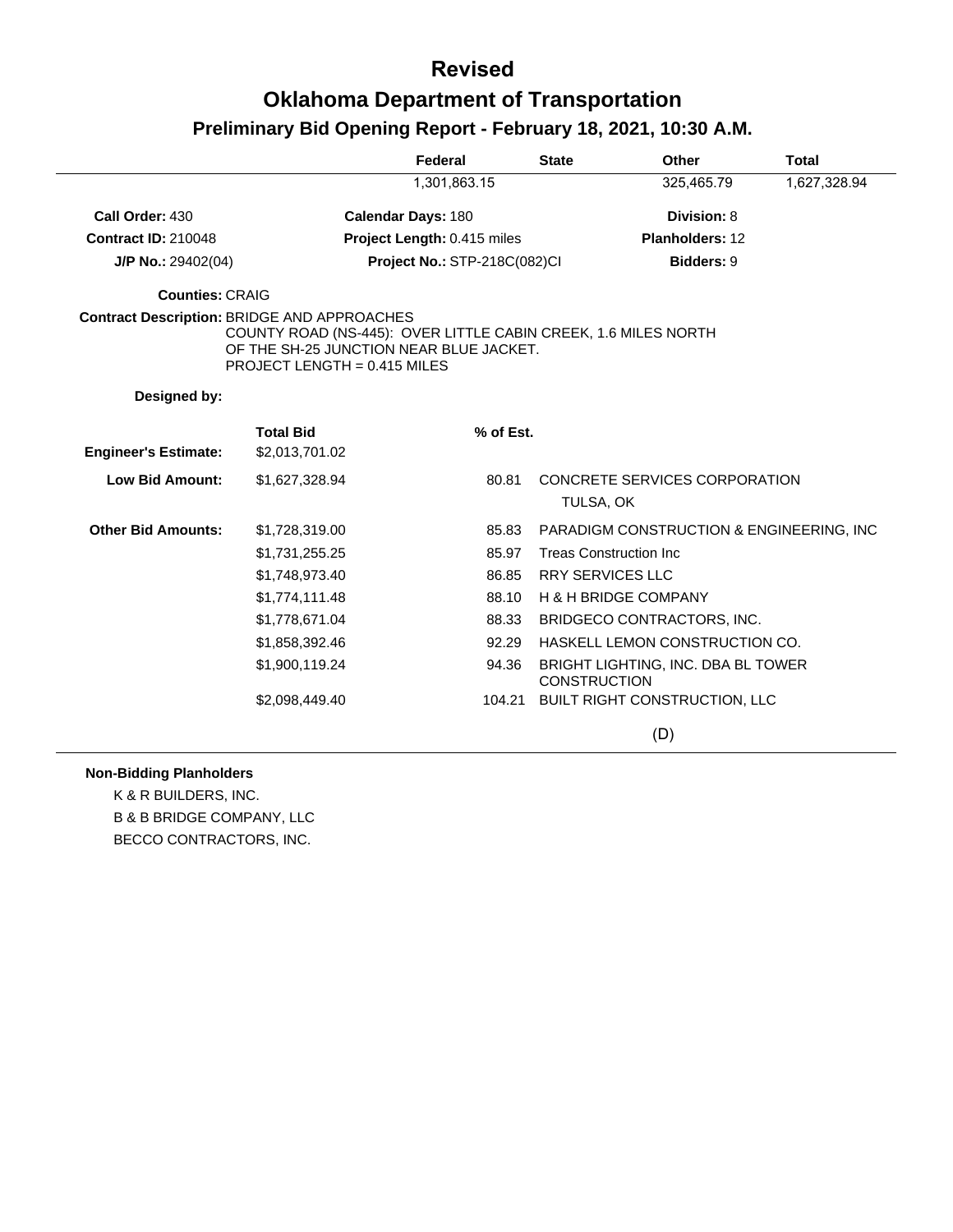# **Oklahoma Department of Transportation**

## **Preliminary Bid Opening Report - February 18, 2021, 10:30 A.M.**

|                             |                                                                                                                           | Federal                             | <b>State</b> | <b>Other</b>                        | Total      |
|-----------------------------|---------------------------------------------------------------------------------------------------------------------------|-------------------------------------|--------------|-------------------------------------|------------|
|                             |                                                                                                                           |                                     | 983,780.00   |                                     | 983,780.00 |
| Call Order: 435             |                                                                                                                           | <b>Calendar Days: 60</b>            |              | Division: 7                         |            |
| <b>Contract ID: 210049</b>  |                                                                                                                           | Project Length: 4.260 miles         |              | <b>Planholders: 5</b>               |            |
| $J/P$ No.: 34415(04)        |                                                                                                                           | <b>Project No.: SSR-226C(094)SR</b> |              | <b>Bidders: 4</b>                   |            |
| <b>Counties: GRADY</b>      |                                                                                                                           |                                     |              |                                     |            |
|                             |                                                                                                                           |                                     |              |                                     |            |
|                             | Contract Description: RESURFACE (ASPHALT) US-277: FROM I-44, EXTEND EAST NEAR NINNEKAH. PROJECT<br>LENGTH = $4.260$ MILES |                                     |              |                                     |            |
|                             | Designed by: ODOT FIELD DIVISION 7                                                                                        |                                     |              |                                     |            |
| <b>Engineer's Estimate:</b> | <b>Total Bid</b><br>\$1,174,985.00                                                                                        | % of Est.                           |              |                                     |            |
| <b>Low Bid Amount:</b>      | \$983,780.00                                                                                                              | 83.73                               |              | OVERLAND CORPORATION<br>ARDMORE, OK |            |
| <b>Other Bid Amounts:</b>   | \$1,120,328.80                                                                                                            | 95.35                               |              | T & G CONSTRUCTION, INC.            |            |
|                             | \$1,334,336.80                                                                                                            | 113.56                              |              | HASKELL LEMON CONSTRUCTION CO.      |            |

### **Non-Bidding Planholders**

SILVER STAR CONSTRUCTION COMPANY, INC.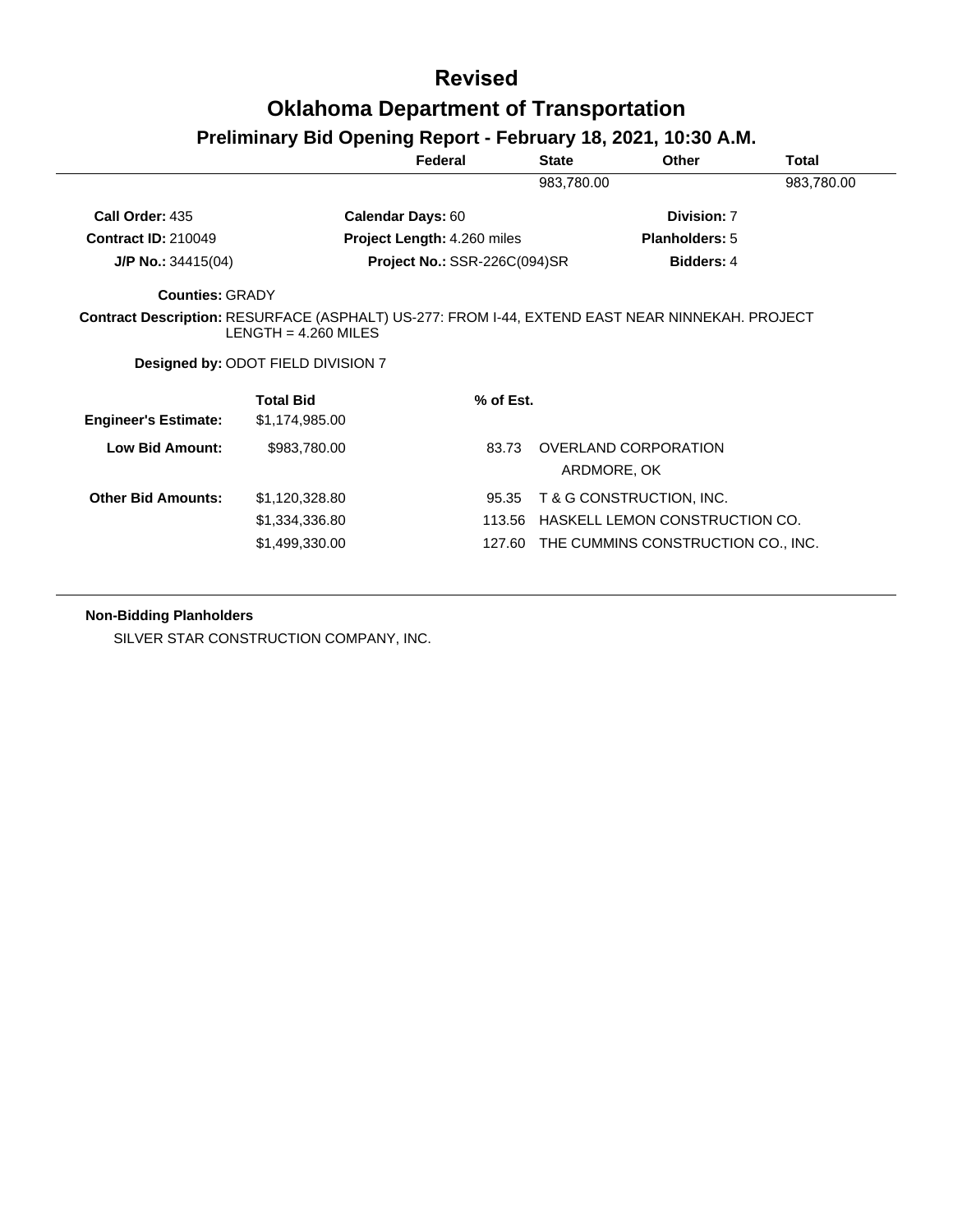## **Oklahoma Department of Transportation**

# **Preliminary Bid Opening Report - February 18, 2021, 10:30 A.M.**

|                             |                                                                             | Federal                             | <b>State</b> | <b>Other</b>                        | Total      |
|-----------------------------|-----------------------------------------------------------------------------|-------------------------------------|--------------|-------------------------------------|------------|
|                             |                                                                             |                                     | 986,851.30   |                                     | 986,851.30 |
| Call Order: 440             |                                                                             | <b>Calendar Days: 40</b>            |              | Division: 3                         |            |
| <b>Contract ID: 210050</b>  |                                                                             | Project Length: 5.800 miles         |              | <b>Planholders: 3</b>               |            |
| $J/P$ No.: 31321(04)        |                                                                             | <b>Project No.: SSR-235B(057)SR</b> |              | <b>Bidders: 3</b>                   |            |
| <b>Counties: JOHNSTON</b>   |                                                                             |                                     |              |                                     |            |
|                             | SH-199: FROM THE CARTER COUNTY LINE, EXTEND EAST IN MANNSVILLE.             |                                     |              |                                     |            |
|                             | PROJECT LENGTH = $5.800$ MILES<br><b>Designed by: ODOT FIELD DIVISION 3</b> |                                     |              |                                     |            |
| <b>Engineer's Estimate:</b> | <b>Total Bid</b><br>\$1,195,924.97                                          | % of Est.                           |              |                                     |            |
| Low Bid Amount:             | \$986,851.30                                                                | 82.52                               |              | OVERLAND CORPORATION<br>ARDMORE, OK |            |
| <b>Other Bid Amounts:</b>   | \$1,175,975.55                                                              | 98.33                               |              | THE CUMMINS CONSTRUCTION CO., INC.  |            |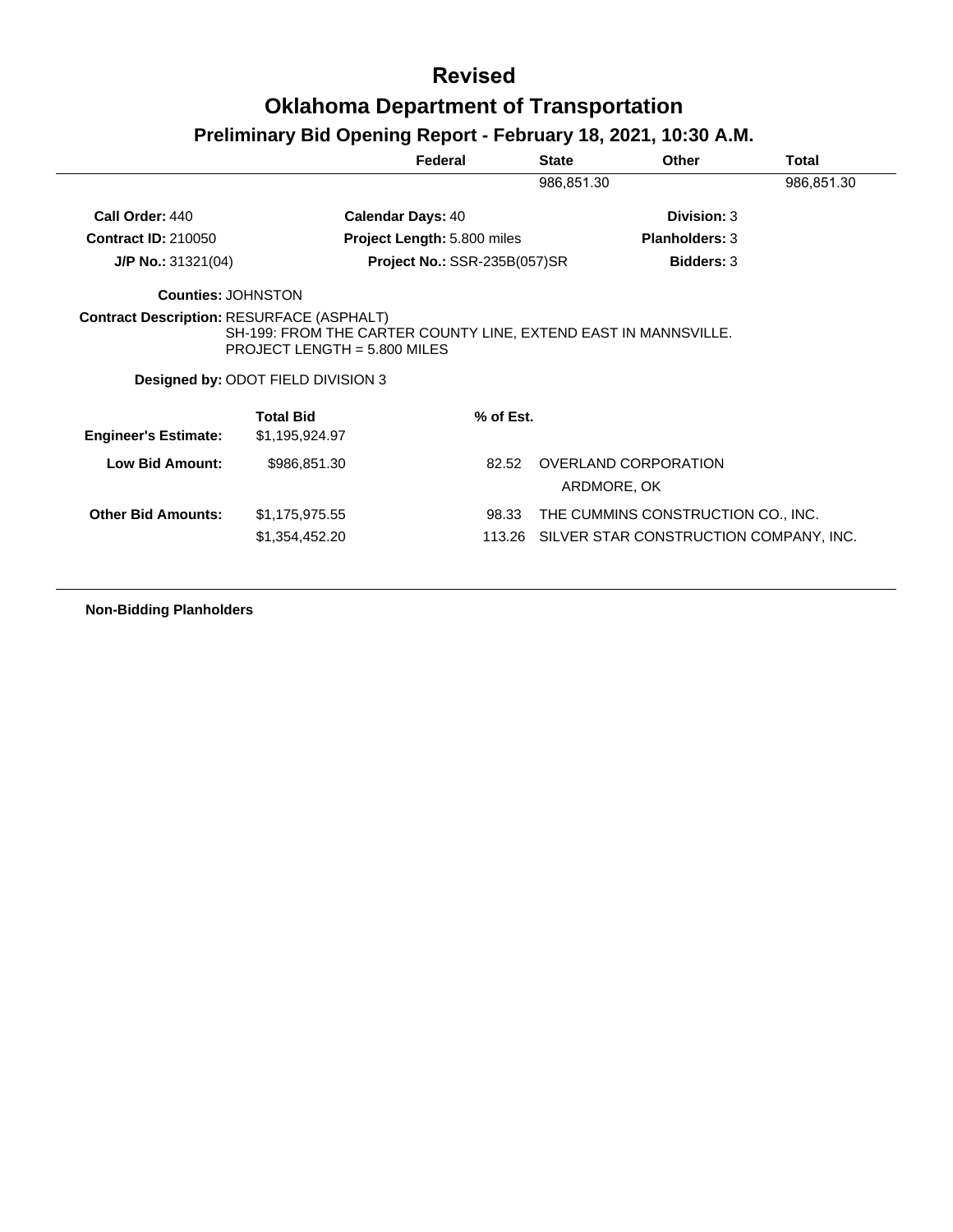## **Preliminary Bid Opening Report - February 18, 2021, 10:30 A.M.**

|                                                                                                   |                                                                       | Federal                             | <b>State</b>                 | Other                 | Total      |
|---------------------------------------------------------------------------------------------------|-----------------------------------------------------------------------|-------------------------------------|------------------------------|-----------------------|------------|
|                                                                                                   |                                                                       |                                     | 886,134.50                   |                       | 886,134.50 |
| Call Order: 445                                                                                   |                                                                       | <b>Calendar Days: 40</b>            |                              | Division: 2           |            |
| <b>Contract ID: 210051</b>                                                                        |                                                                       | Project Length: 10.380 miles        |                              | <b>Planholders: 2</b> |            |
| $J/P$ No.: 33858(04)                                                                              |                                                                       | <b>Project No.: SSR-240N(085)SR</b> |                              | <b>Bidders: 2</b>     |            |
| <b>Counties: LEFLORE</b>                                                                          |                                                                       |                                     |                              |                       |            |
|                                                                                                   |                                                                       |                                     |                              |                       |            |
| Contract Description: RESURFACE (ASPHALT) US-59: FROM THE US-259 JUNCTION, EXTEND NORTH NEAR ZOE. | PROJECT LENGTH = $10.380$ MILES<br>Designed by: ODOT FIELD DIVISION 2 |                                     |                              |                       |            |
| <b>Engineer's Estimate:</b>                                                                       | <b>Total Bid</b><br>\$924,225.00                                      | $%$ of Est.                         |                              |                       |            |
| <b>Low Bid Amount:</b>                                                                            | \$886,134.50                                                          | 95.88                               | DUSTROL, INC.<br>TOWANDA, KS |                       |            |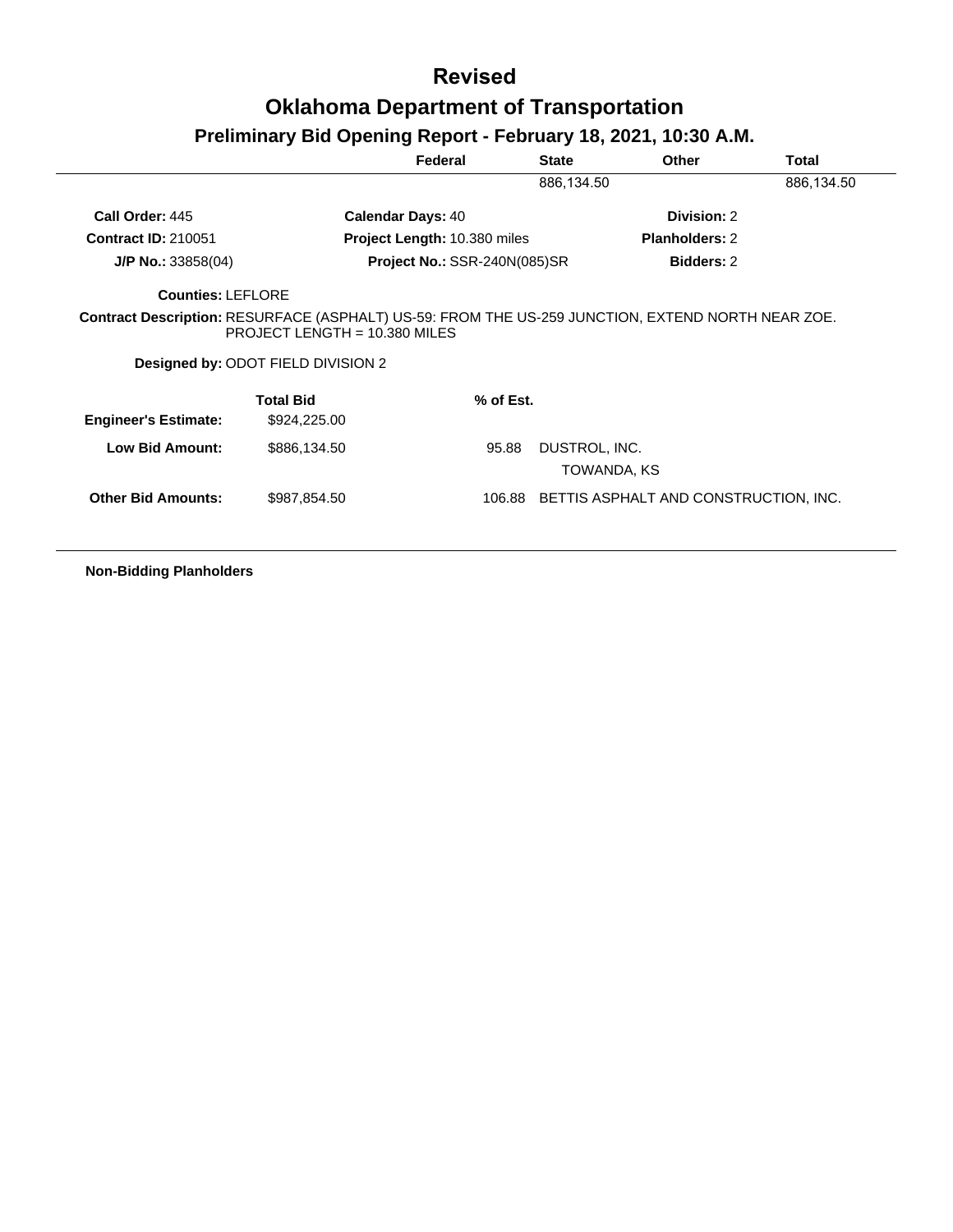|                             |                                                                                                                                                                    | Federal                             | <b>State</b> | Other                                          | Total      |
|-----------------------------|--------------------------------------------------------------------------------------------------------------------------------------------------------------------|-------------------------------------|--------------|------------------------------------------------|------------|
|                             |                                                                                                                                                                    |                                     | 864,776.40   |                                                | 864,776.40 |
| Call Order: 450             | <b>Calendar Days: 40</b>                                                                                                                                           |                                     |              | Division: 3                                    |            |
| <b>Contract ID: 210052</b>  |                                                                                                                                                                    | <b>Project Length: 7.000 miles</b>  |              | <b>Planholders: 4</b>                          |            |
| $J/P$ No.: 33334(04)        |                                                                                                                                                                    | <b>Project No.: SSR-241C(075)SR</b> |              | Bidders: 4                                     |            |
| Counties: LINCOLN           |                                                                                                                                                                    |                                     |              |                                                |            |
|                             | <b>Contract Description: RESURFACE (ASPHALT) SH-102: FROM 2.0 MILES NORTH OF THE SH-62 JUNCTION,</b><br>EXTEND NORTH NEAR WELLSTON. PROJECT LENGTH = $7.000$ MILES |                                     |              |                                                |            |
|                             | Designed by: ODOT FIELD DIVISION 3                                                                                                                                 |                                     |              |                                                |            |
| <b>Engineer's Estimate:</b> | <b>Total Bid</b><br>\$940,668.40                                                                                                                                   | $%$ of Est.                         |              |                                                |            |
| Low Bid Amount:             | \$864,776.40                                                                                                                                                       | 91.93                               |              | H & G PAVING CONTRACTORS, INC.<br>MUSKOGEE, OK |            |
| <b>Other Bid Amounts:</b>   | \$892,646.60                                                                                                                                                       | 94.89                               |              | HASKELL LEMON CONSTRUCTION CO.                 |            |
|                             | \$894,688.70                                                                                                                                                       | 95.11                               |              | T.J. CAMPBELL CONSTRUCTION COMPANY             |            |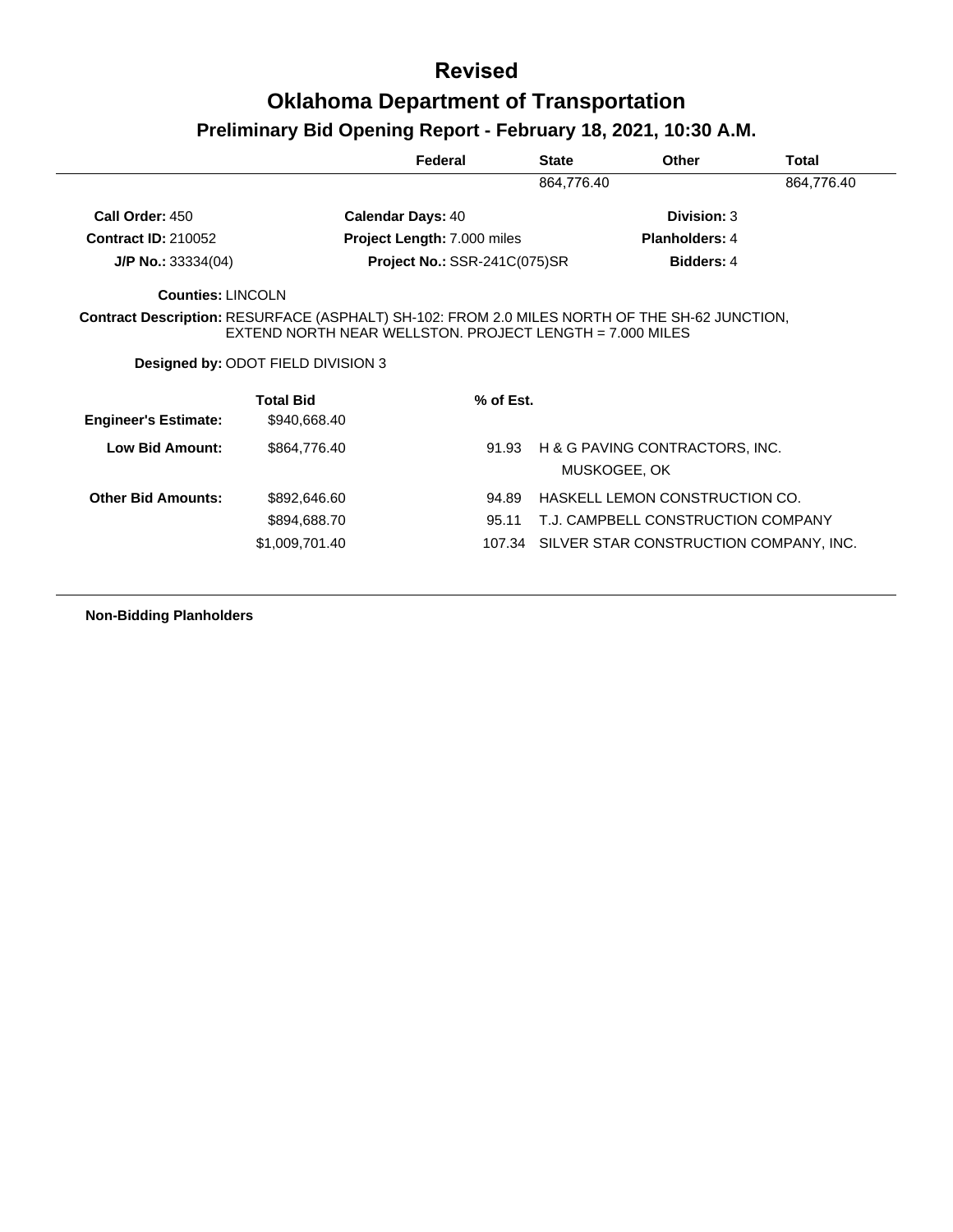## **Oklahoma Department of Transportation**

## **Preliminary Bid Opening Report - February 18, 2021, 10:30 A.M.**

|                             |                                                                                                                                                         | Federal                                | <b>State</b> | <b>Other</b>          | Total        |
|-----------------------------|---------------------------------------------------------------------------------------------------------------------------------------------------------|----------------------------------------|--------------|-----------------------|--------------|
|                             |                                                                                                                                                         | 2,613,184.23                           | 290,353.80   |                       | 2,903,538.03 |
| Call Order: 455             |                                                                                                                                                         | <b>Calendar Days: 210</b>              |              | Division: 7           |              |
| <b>Contract ID: 190362</b>  |                                                                                                                                                         | Project Length: 0.151 miles            |              | <b>Planholders: 9</b> |              |
| $J/P$ No.: 30365(04)        |                                                                                                                                                         | <b>Project No.: NHPPI-3500-(061)PM</b> |              | <b>Bidders: 2</b>     |              |
| <b>Counties: LOVE</b>       |                                                                                                                                                         |                                        |              |                       |              |
|                             | COUNTY ROAD (E-2180): OVER I-35, 0.4 MILES WEST OF<br>US-77 NEAR MARIETTA.<br>PROJECT LENGTH = $0.151$ MILE<br><b>Designed by: ODOT BRIDGE DIVISION</b> |                                        |              |                       |              |
| <b>Engineer's Estimate:</b> | <b>Total Bid</b><br>\$3,051,769.60                                                                                                                      | % of Est.                              |              |                       |              |
| <b>Low Bid Amount:</b>      | \$2,903,538.03                                                                                                                                          | 95.14                                  | ADA, OK      | C3 CONSTRUCTION, INC. |              |
| <b>Other Bid Amounts:</b>   | \$3,626,948.27                                                                                                                                          | 118.85                                 | OBC, INC.    |                       |              |

### **Non-Bidding Planholders**

FRONTIER BRIDGE, INC. BRIDGECO CONTRACTORS, INC. BUILT RIGHT CONSTRUCTION, LLC SILVER STAR CONSTRUCTION COMPANY, INC. K & R BUILDERS, INC. CONCRETE SERVICES CORPORATION Treas Construction Inc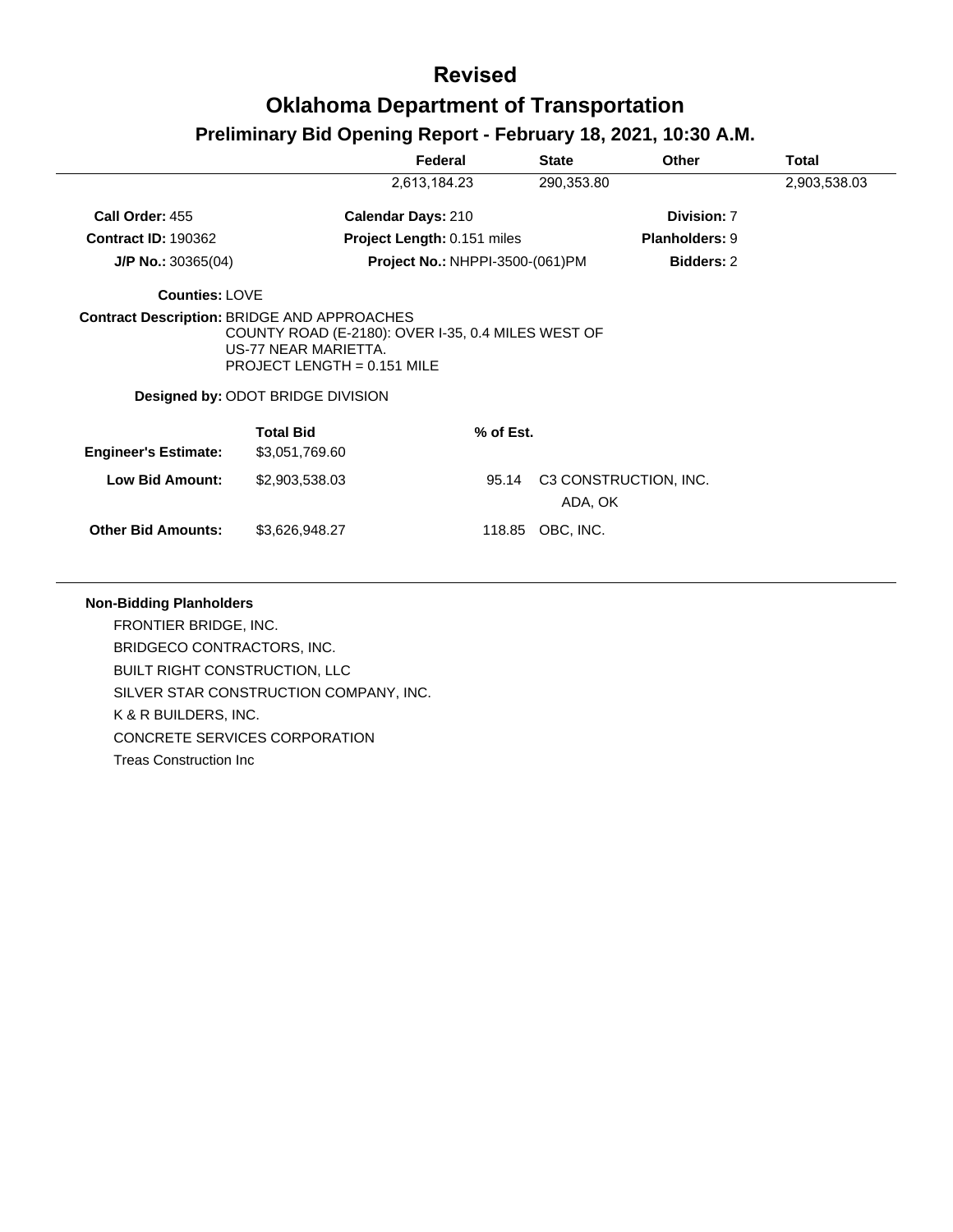# **Preliminary Bid Opening Report - February 18, 2021, 10:30 A.M.**

|                             |                                                                                                                                                           | Federal                      | <b>State</b> | <b>Other</b>                              | Total      |
|-----------------------------|-----------------------------------------------------------------------------------------------------------------------------------------------------------|------------------------------|--------------|-------------------------------------------|------------|
|                             |                                                                                                                                                           |                              | 895,705.20   |                                           | 895,705.20 |
| Call Order: 460             |                                                                                                                                                           | Completion Date: 10/31/2021  |              | Division: 6                               |            |
| <b>Contract ID: 210053</b>  |                                                                                                                                                           | Project Length: 4.300 miles  |              | <b>Planholders: 2</b>                     |            |
| $J/P$ No.: 33402(04)        |                                                                                                                                                           | Project No.: SSR-247B(034)SR |              | <b>Bidders: 2</b>                         |            |
| <b>Counties: MAJOR</b>      |                                                                                                                                                           |                              |              |                                           |            |
|                             | US-281: FROM 4.3 MILES SOUTH OF THE US-412 JUNCTION.<br>EXTEND NORTH NEAR WAYNOKA.<br>PROJECT LENGTH = $4.30$ MILES<br>Designed by: ODOT FIELD DIVISION 6 |                              |              |                                           |            |
|                             | <b>Total Bid</b>                                                                                                                                          | % of Est.                    |              |                                           |            |
| <b>Engineer's Estimate:</b> | \$772,640.10                                                                                                                                              |                              |              |                                           |            |
| Low Bid Amount:             | \$895,705.20                                                                                                                                              |                              | ENID, OK     | 115.93 THE CUMMINS CONSTRUCTION CO., INC. |            |
| <b>Other Bid Amounts:</b>   | \$908,473.80                                                                                                                                              |                              |              | 117.58 J & R SAND COMPANY, INC.           |            |

**Non-Bidding Planholders**

NO PROPOSALS ISSUED ON THIS PROJECT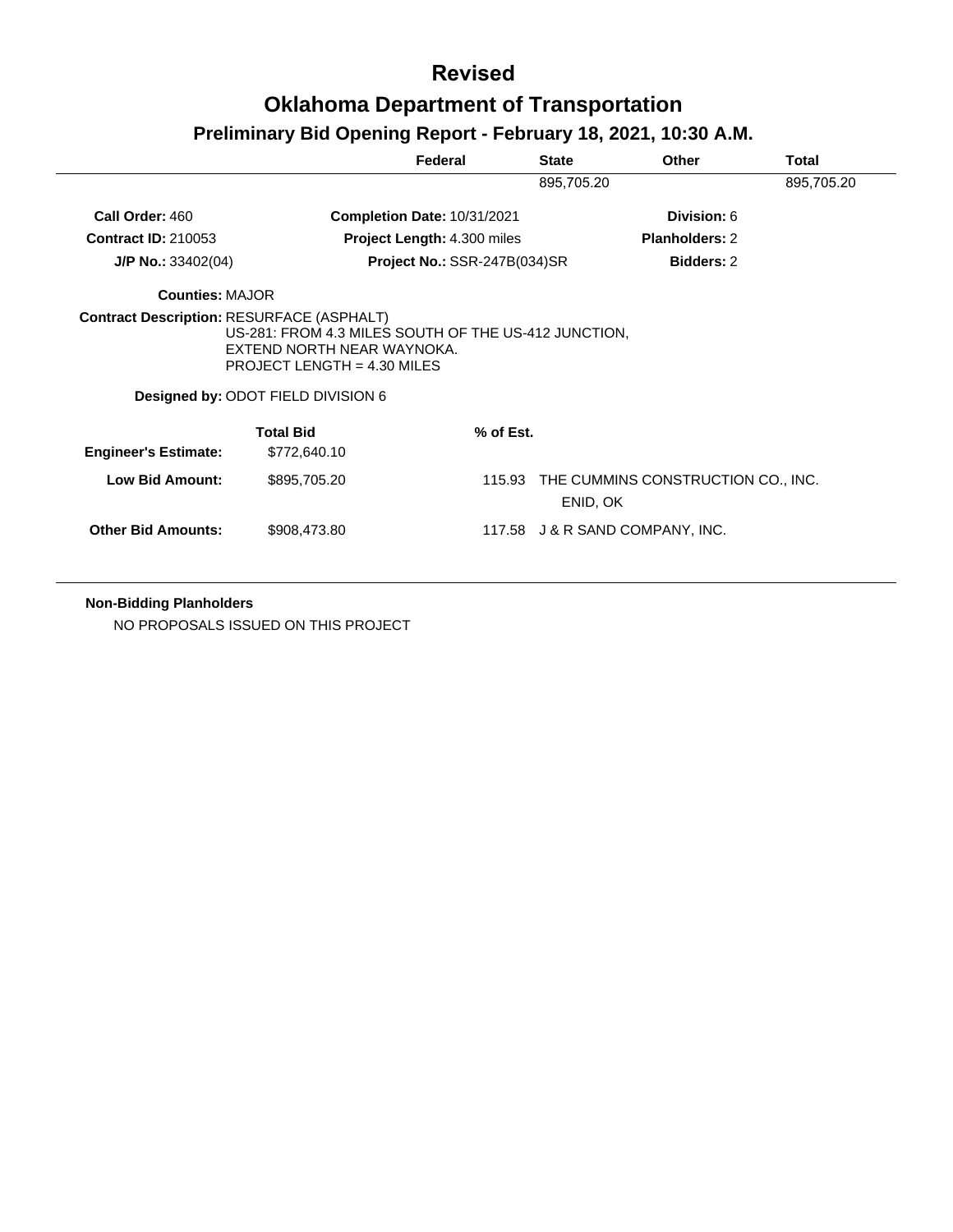|                                                  |                                                                                                                                                             | Federal                      | <b>State</b> | Other                              | Total        |
|--------------------------------------------------|-------------------------------------------------------------------------------------------------------------------------------------------------------------|------------------------------|--------------|------------------------------------|--------------|
|                                                  |                                                                                                                                                             |                              | 1,899,421.50 |                                    | 1,899,421.50 |
| Call Order: 465                                  |                                                                                                                                                             | Completion Date: 10/31/2021  |              | Division: 6                        |              |
| <b>Contract ID: 210054</b>                       |                                                                                                                                                             | Project Length: 6.800 miles  |              | <b>Planholders: 2</b>              |              |
| $J/P$ No.: 33404(04)                             |                                                                                                                                                             | Project No.: SSR-247N(035)SR |              | <b>Bidders: 2</b>                  |              |
| <b>Counties: MAJOR</b>                           |                                                                                                                                                             |                              |              |                                    |              |
| <b>Contract Description: RESURFACE (ASPHALT)</b> | US-412: FROM 9.3 MILES WEST OF THE US-60 JUNCTION.<br>EXTEND EAST NEAR CLEO SPRINGS.<br>PROJECT LENGTH = $6.80$ MILES<br>Designed by: ODOT FIELD DIVISION 6 |                              |              |                                    |              |
|                                                  | <b>Total Bid</b>                                                                                                                                            | % of Est.                    |              |                                    |              |
| <b>Engineer's Estimate:</b>                      | \$1,488,610.00                                                                                                                                              |                              |              |                                    |              |
| <b>Low Bid Amount:</b>                           | \$1,899,421.50                                                                                                                                              | 127.60                       | ENID, OK     | THE CUMMINS CONSTRUCTION CO., INC. |              |
| <b>Other Bid Amounts:</b>                        | \$1,907,213.00                                                                                                                                              |                              |              | 128.12 J & R SAND COMPANY, INC.    |              |

**Non-Bidding Planholders**

NO PROPOSALS ISSUED ON THIS PROJECT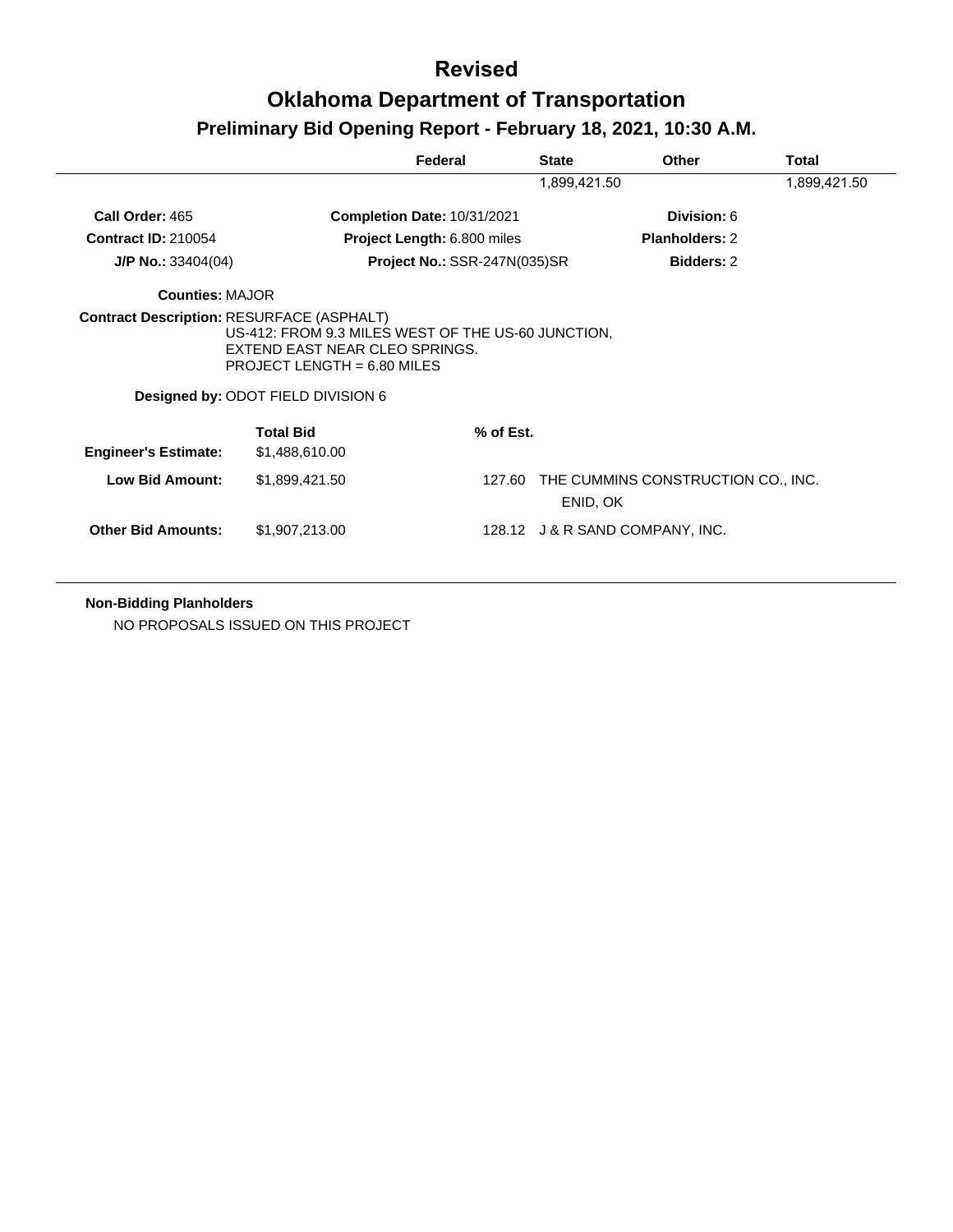## **Oklahoma Department of Transportation**

## **Preliminary Bid Opening Report - February 18, 2021, 10:30 A.M.**

|                                                    |                                                                                                                        | Federal                            |           | <b>State</b>      | Other                                        | <b>Total</b> |
|----------------------------------------------------|------------------------------------------------------------------------------------------------------------------------|------------------------------------|-----------|-------------------|----------------------------------------------|--------------|
|                                                    |                                                                                                                        | 3,978,815.92                       |           |                   |                                              | 3,978,815.92 |
| Call Order: 470                                    |                                                                                                                        | <b>Calendar Days: 210</b>          |           |                   | Division: 7                                  |              |
| <b>Contract ID: 210055</b>                         |                                                                                                                        | <b>Project Length: 0.634 miles</b> |           |                   | <b>Planholders: 16</b>                       |              |
| $J/P$ No.: 31889(04)                               |                                                                                                                        | Project No.: NHPP-250N(031)PM      |           |                   | Bidders: 7                                   |              |
| <b>Counties: MURRAY</b>                            |                                                                                                                        |                                    |           |                   |                                              |              |
| <b>Contract Description: BRIDGE AND APPROACHES</b> | SH-7 WB: OVER GUY SANDY CREEK, 3.7 MILES WEST OF<br>THE US-177 JUNCTION NEAR SULPHUR.<br>PROJECT LENGTH = $0.634$ MILE |                                    |           |                   |                                              |              |
| Designed by:                                       |                                                                                                                        |                                    |           |                   |                                              |              |
|                                                    | <b>Total Bid</b>                                                                                                       |                                    | % of Est. |                   |                                              |              |
| <b>Engineer's Estimate:</b>                        | \$4,570,068.55                                                                                                         |                                    |           |                   |                                              |              |
| <b>Low Bid Amount:</b>                             | \$3,978,815.92                                                                                                         |                                    | 87.06     |                   | HUB Construction, Inc.<br><b>BOSWELL, OK</b> |              |
|                                                    |                                                                                                                        |                                    |           |                   |                                              |              |
| <b>Other Bid Amounts:</b>                          | \$3,998,813.50                                                                                                         |                                    | 87.50     |                   | <b>Treas Construction Inc.</b>               |              |
|                                                    | \$4,037,283.70                                                                                                         |                                    | 88.34     |                   | C3 CONSTRUCTION, INC.                        |              |
|                                                    | \$4,283,478.30                                                                                                         |                                    | 93.73     | L & N BRIDGE, LLC |                                              |              |
|                                                    | \$4,492,130.70                                                                                                         |                                    | 98.29     |                   | HASKELL LEMON CONSTRUCTION CO.               |              |
|                                                    | \$4,553,500.00                                                                                                         |                                    | 99.64     |                   | SILVER STAR CONSTRUCTION COMPANY, INC.       |              |
|                                                    | \$4,619,353.20                                                                                                         |                                    | 101.08    |                   | PARADIGM CONSTRUCTION & ENGINEERING, INC     |              |

### **Non-Bidding Planholders**

CONCRETE SERVICES CORPORATION ROBINSON CONSTRUCTION, LLC BUILT RIGHT CONSTRUCTION, LLC FRONTIER BRIDGE, INC. OBC, INC. SEWELL BROS., INC. RRY SERVICES LLC BRIDGECO CONTRACTORS, INC. K & R BUILDERS, INC.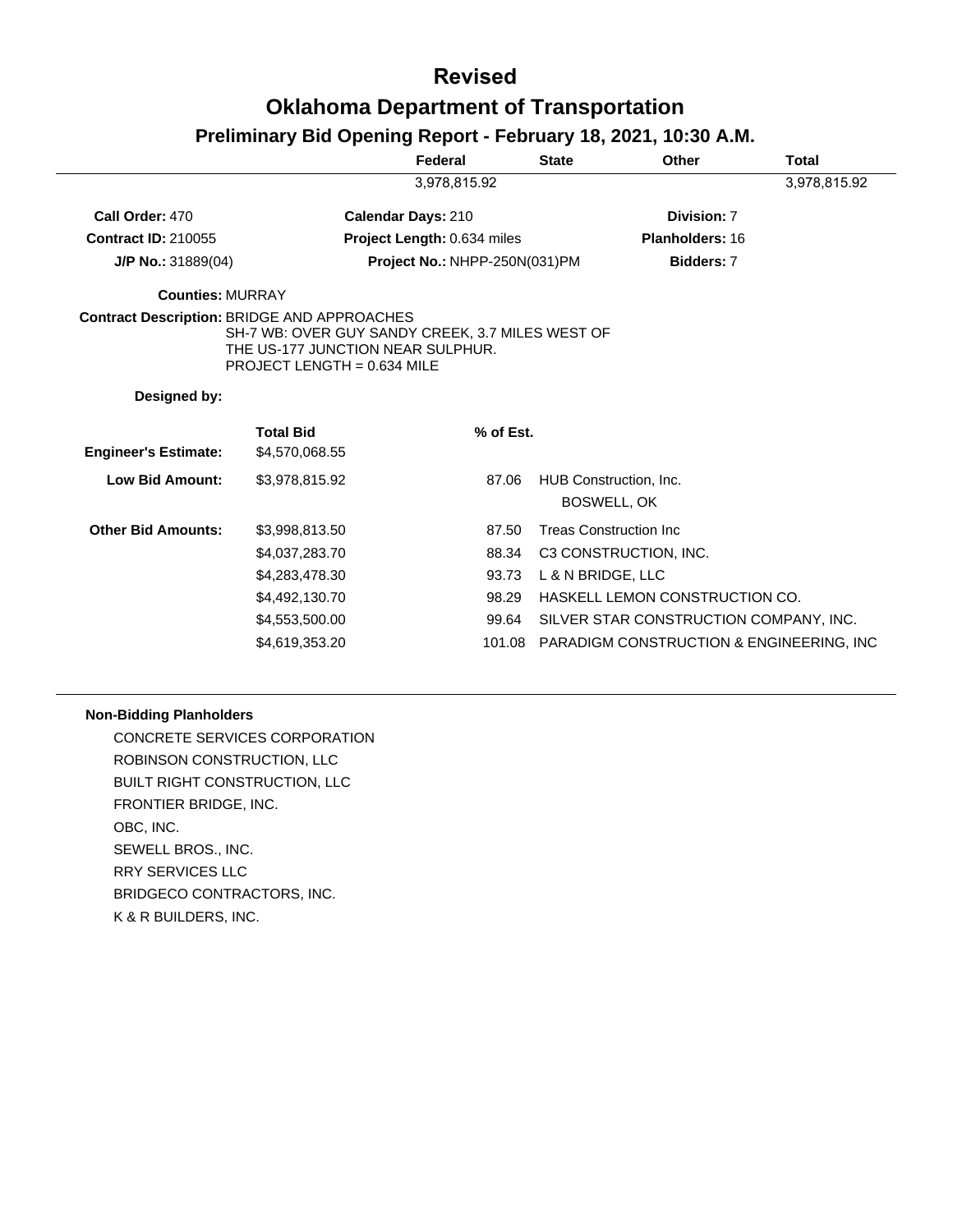# **Preliminary Bid Opening Report - February 18, 2021, 10:30 A.M.**

|                             |                                                                                                                                                                                                                         | Federal                            | <b>State</b>           | <b>Other</b>                         | Total      |
|-----------------------------|-------------------------------------------------------------------------------------------------------------------------------------------------------------------------------------------------------------------------|------------------------------------|------------------------|--------------------------------------|------------|
|                             |                                                                                                                                                                                                                         |                                    | 121,282.80             |                                      | 121,282.80 |
| Call Order: 475             | <b>Calendar Days: 60</b>                                                                                                                                                                                                |                                    |                        | Division: 1                          |            |
| <b>Contract ID: 210001</b>  |                                                                                                                                                                                                                         | <b>Project Length: 0.000 miles</b> |                        | <b>Planholders: 4</b>                |            |
| $J/P$ No.: 30651(05)        |                                                                                                                                                                                                                         | Project No.: SSP-251F(102)PM       |                        | <b>Bidders: 4</b>                    |            |
|                             | Counties: ADAIR, CHEROKEE, MUSKOGEE, OKMULGEE, SEQUOYAH                                                                                                                                                                 |                                    |                        |                                      |            |
|                             | <b>Contract Description: BRIDGE WATER PROOF SEAL</b><br>US-62/US-64 WB/US-75A/US-266/SH-10/SH-51/SH-100: AT MULTIPLE LOCATIONS IN<br>DIVISION I.<br>PROJECT LENGTH = $0.000$ MILES<br>Designed by: ODOT BRIDGE DIVISION |                                    |                        |                                      |            |
|                             |                                                                                                                                                                                                                         |                                    |                        |                                      |            |
| <b>Engineer's Estimate:</b> | <b>Total Bid</b><br>\$144,429.00                                                                                                                                                                                        | % of Est.                          |                        |                                      |            |
| Low Bid Amount:             | \$121,282.80                                                                                                                                                                                                            | 83.97                              | Prague, OK             | GARY A. CRAIN, INC.                  |            |
| <b>Other Bid Amounts:</b>   | \$151,626.99                                                                                                                                                                                                            |                                    | 104.98 PBX CORPORATION |                                      |            |
|                             | \$154,380.40                                                                                                                                                                                                            |                                    |                        | 106.89 BUILT RIGHT CONSTRUCTION, LLC |            |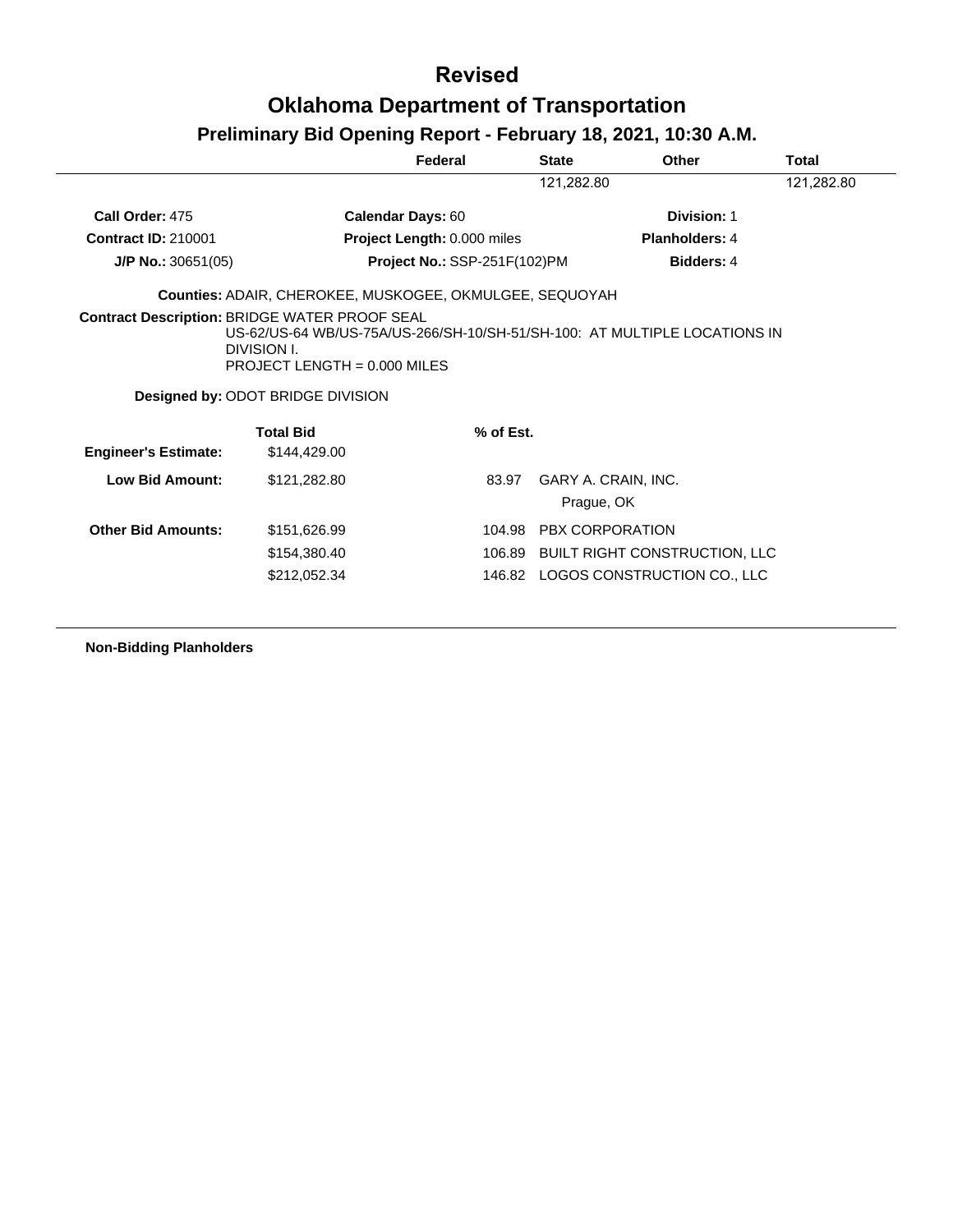## **Preliminary Bid Opening Report - February 18, 2021, 10:30 A.M.**

|                             |                                                                                                           | Federal                             | <b>State</b> | <b>Other</b>                                        | Total        |
|-----------------------------|-----------------------------------------------------------------------------------------------------------|-------------------------------------|--------------|-----------------------------------------------------|--------------|
|                             |                                                                                                           |                                     | 2,692,235.00 |                                                     | 2,692,235.00 |
| Call Order: 480             |                                                                                                           | <b>Calendar Days: 180</b>           |              | Division: 4                                         |              |
| <b>Contract ID: 210056</b>  |                                                                                                           | Project Length: 7.100 miles         |              | <b>Planholders: 3</b>                               |              |
| $J/P$ No.: 33426(04)        |                                                                                                           | <b>Project No.: SSR-252N(061)SR</b> |              | <b>Bidders: 2</b>                                   |              |
| Counties: NOBLE             |                                                                                                           |                                     |              |                                                     |              |
| Designed by:                | US-64: FROM THE GARFIELD COUNTY LINE, EXTEND<br><b>EAST NEAR PERRY.</b><br>PROJECT LENGTH = $7.100$ MILES |                                     |              |                                                     |              |
| <b>Engineer's Estimate:</b> | <b>Total Bid</b><br>\$2,929,700.00                                                                        | % of Est.                           |              |                                                     |              |
| <b>Low Bid Amount:</b>      | \$2,692,235.00                                                                                            | 91.89                               |              | HASKELL LEMON CONSTRUCTION CO.<br>OKLAHOMA CITY, OK |              |
| <b>Other Bid Amounts:</b>   | \$3,343,120.00                                                                                            | 114.11                              |              | THE CUMMINS CONSTRUCTION CO., INC.                  |              |

**Non-Bidding Planholders**

EVANS & ASSOCIATES CONSTRUCTION CO., INC.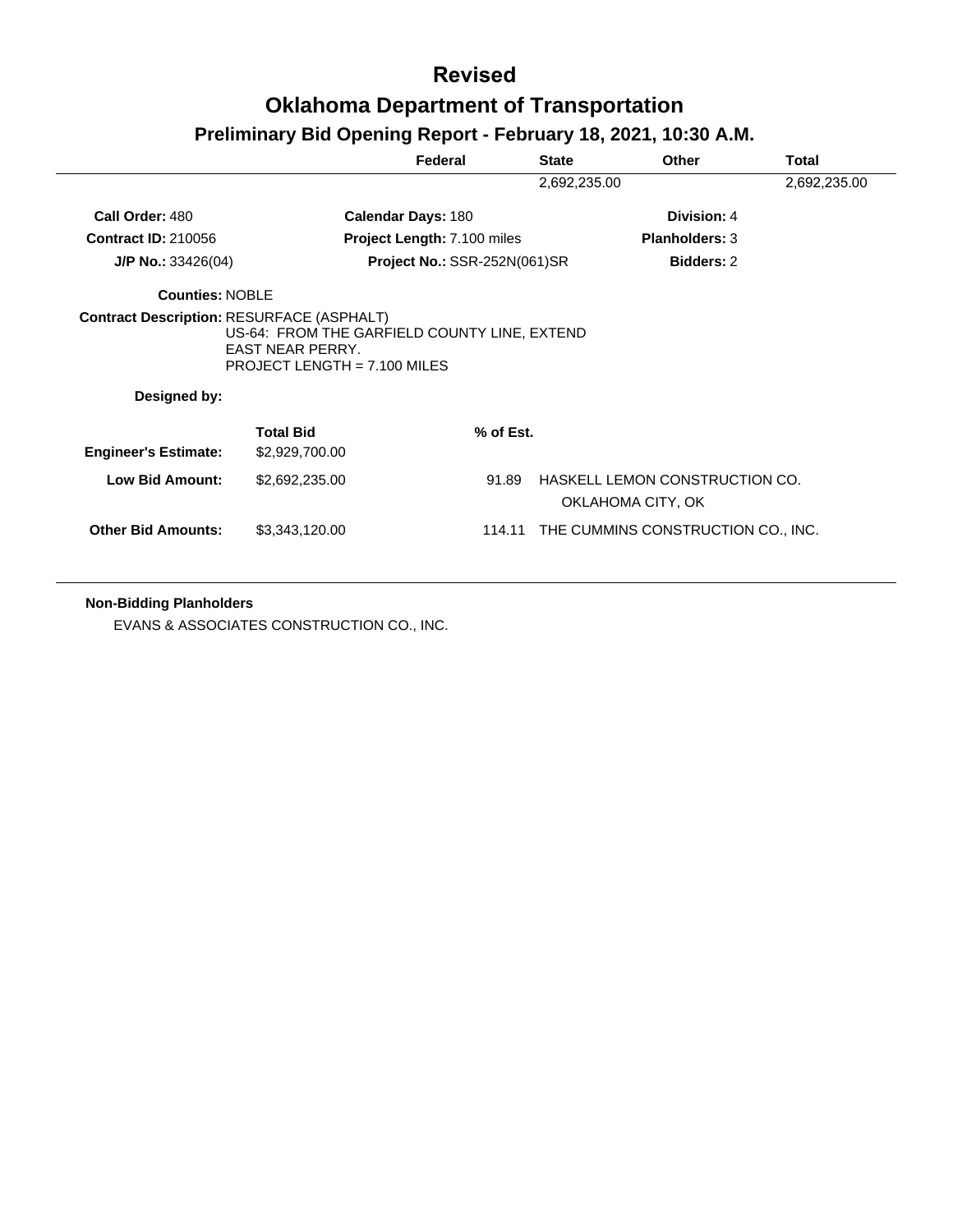|                                                  |                                                                                                                                        | Federal                               | <b>State</b> | Other                                               | Total        |
|--------------------------------------------------|----------------------------------------------------------------------------------------------------------------------------------------|---------------------------------------|--------------|-----------------------------------------------------|--------------|
|                                                  |                                                                                                                                        | 1,899,307.50                          | 1,899,307.50 |                                                     | 3,798,615.00 |
| Call Order: 485                                  |                                                                                                                                        | <b>Calendar Days: 240</b>             |              | Division: 4                                         |              |
| <b>Contract ID: 210057</b>                       |                                                                                                                                        | <b>Project Length: 7.467 miles</b>    |              | <b>Planholders: 4</b>                               |              |
| $J/P$ No.: 33862(04)                             |                                                                                                                                        | <b>Project No.: NHPPI-3500(111)PM</b> |              | <b>Bidders: 4</b>                                   |              |
| Counties: NOBLE                                  |                                                                                                                                        |                                       |              |                                                     |              |
| <b>Contract Description: RESURFACE (ASPHALT)</b> | I-35: FROM 0.35 MILES SOUTH OF US-77, EXTEND NORTH NEAR PERRY.<br>PROJECT LENGTH = $7.230$ MILES<br>Designed by: ODOT FIELD DIVISION 4 |                                       |              |                                                     |              |
| <b>Engineer's Estimate:</b>                      | <b>Total Bid</b><br>\$4,410,960.00                                                                                                     | % of Est.                             |              |                                                     |              |
| <b>Low Bid Amount:</b>                           | \$3,798,615.00                                                                                                                         | 86.12                                 |              | HASKELL LEMON CONSTRUCTION CO.<br>OKLAHOMA CITY, OK |              |
|                                                  |                                                                                                                                        |                                       |              |                                                     |              |
| <b>Other Bid Amounts:</b>                        | \$4,219,540.80                                                                                                                         | 95.66                                 |              | T.J. CAMPBELL CONSTRUCTION COMPANY                  |              |
|                                                  | \$4,257,843.00                                                                                                                         | 96.53                                 |              | EVANS & ASSOCIATES CONSTRUCTION CO., INC.           |              |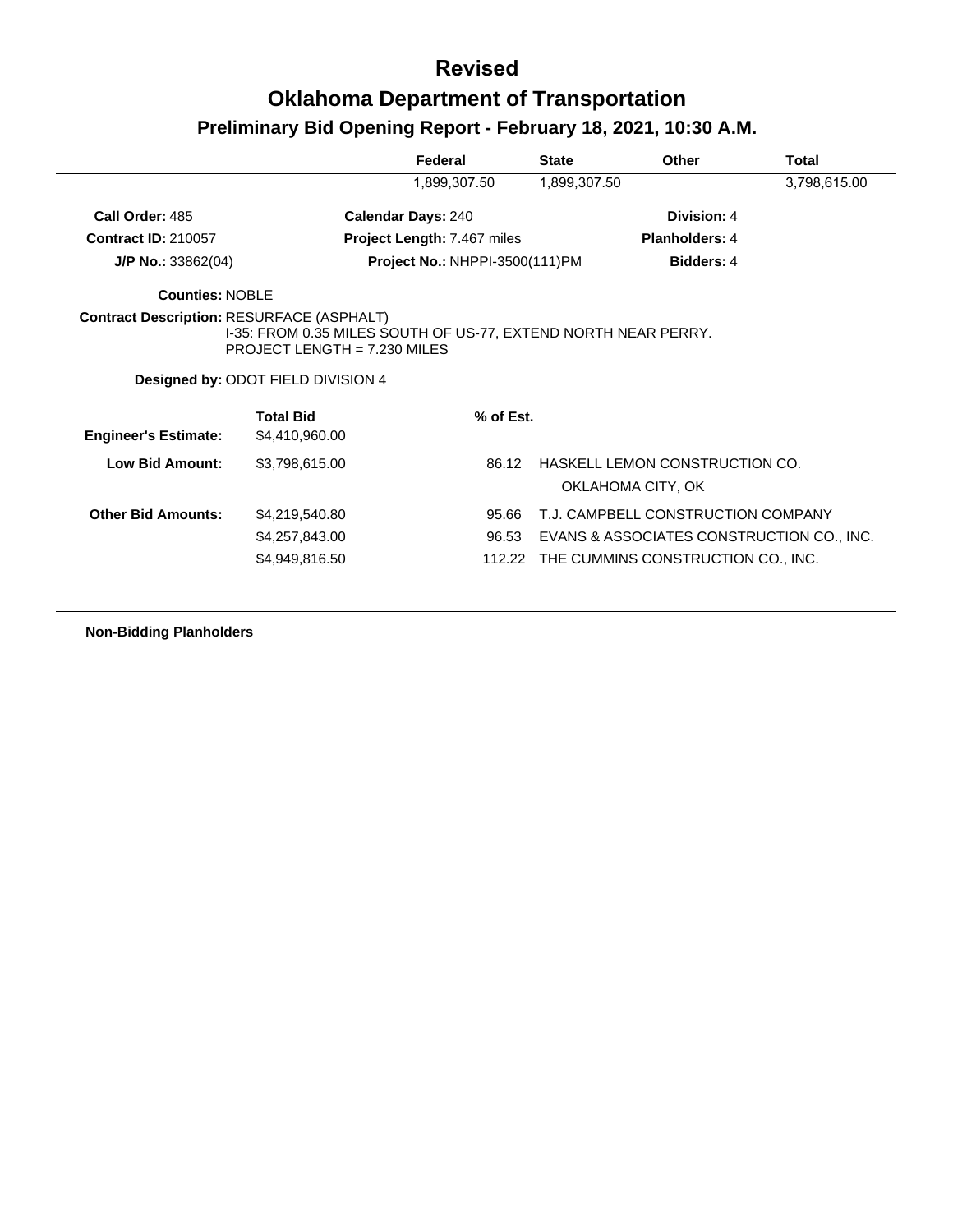# **Preliminary Bid Opening Report - February 18, 2021, 10:30 A.M.**

| <b>REJECTED</b>                   |                                                                                                                                                                                                                                                                                                   | Federal                                         | <b>State</b>              | Other                                             | <b>Total</b> |
|-----------------------------------|---------------------------------------------------------------------------------------------------------------------------------------------------------------------------------------------------------------------------------------------------------------------------------------------------|-------------------------------------------------|---------------------------|---------------------------------------------------|--------------|
|                                   |                                                                                                                                                                                                                                                                                                   | 678,663.00                                      |                           | 822,791.45                                        | 1,501,454.45 |
| Call Order: 490                   |                                                                                                                                                                                                                                                                                                   | <b>Calendar Days: 130</b>                       |                           | Division: 4                                       |              |
| <b>Contract ID: 210058</b>        |                                                                                                                                                                                                                                                                                                   | Project Length: 1.654 miles                     |                           | Planholders: 9                                    |              |
| $J/P$ No.: 31437(04)<br>31480(26) |                                                                                                                                                                                                                                                                                                   | Project No.: TAP-255D(330)AG<br>SRS-255E(340)ST |                           | Bidders: 6                                        |              |
| <b>Counties: OKLAHOMA</b>         |                                                                                                                                                                                                                                                                                                   |                                                 |                           |                                                   |              |
| Designed by: R.L. SHEARS          | PALMER LOOP TRAIL: FROM SE 29TH STREET EXTEND NORTH ON MIDWEST BOULEVARD<br>THEN EAST ON ERCOUPE COURT THEN NORTH ON PALMER DRIVE THEN EAST OF SE<br>17TH STREET IN MIDWEST CITY, MIDWEST CITY ELEMENTARY: FROM MIDWEST<br>BOULEVARD EXTEND WEST IN MIDWEST CITY.<br>PROJECT LENGTH = 1.653 MILES |                                                 |                           |                                                   |              |
|                                   | <b>Total Bid</b>                                                                                                                                                                                                                                                                                  | % of Est.                                       |                           |                                                   |              |
| <b>Engineer's Estimate:</b>       | \$1,347,606.70                                                                                                                                                                                                                                                                                    |                                                 |                           |                                                   |              |
| <b>Low Bid Amount:</b>            | \$1,501,454.45                                                                                                                                                                                                                                                                                    |                                                 |                           | 111.42 RUDY CONSTRUCTION CO.<br>OKLAHOMA CITY, OK |              |
| <b>Other Bid Amounts:</b>         | \$1,515,798.85                                                                                                                                                                                                                                                                                    | 112.48                                          |                           | <b>PARATHON CONSTRUCTION, LLC</b>                 |              |
|                                   | \$1,552,602.30                                                                                                                                                                                                                                                                                    | 115.21                                          | <b>SAC Services, Inc.</b> |                                                   |              |
|                                   | \$1,639,442.60                                                                                                                                                                                                                                                                                    | 121.66                                          |                           | DOWNEY CONTRACTING, LLC                           |              |
|                                   | \$1,699,500.00                                                                                                                                                                                                                                                                                    | 126.11                                          |                           | CROSSLAND HEAVY CONTRACTORS INC.                  |              |
|                                   | \$1,726,707.86                                                                                                                                                                                                                                                                                    |                                                 |                           | 128.13 SCHIRALLI CONSTRUCTION CORP.               |              |

(B)

### **Non-Bidding Planholders**

TI-ZACK CONCRETE, INC. HASKELL LEMON CONSTRUCTION CO. RRY SERVICES LLC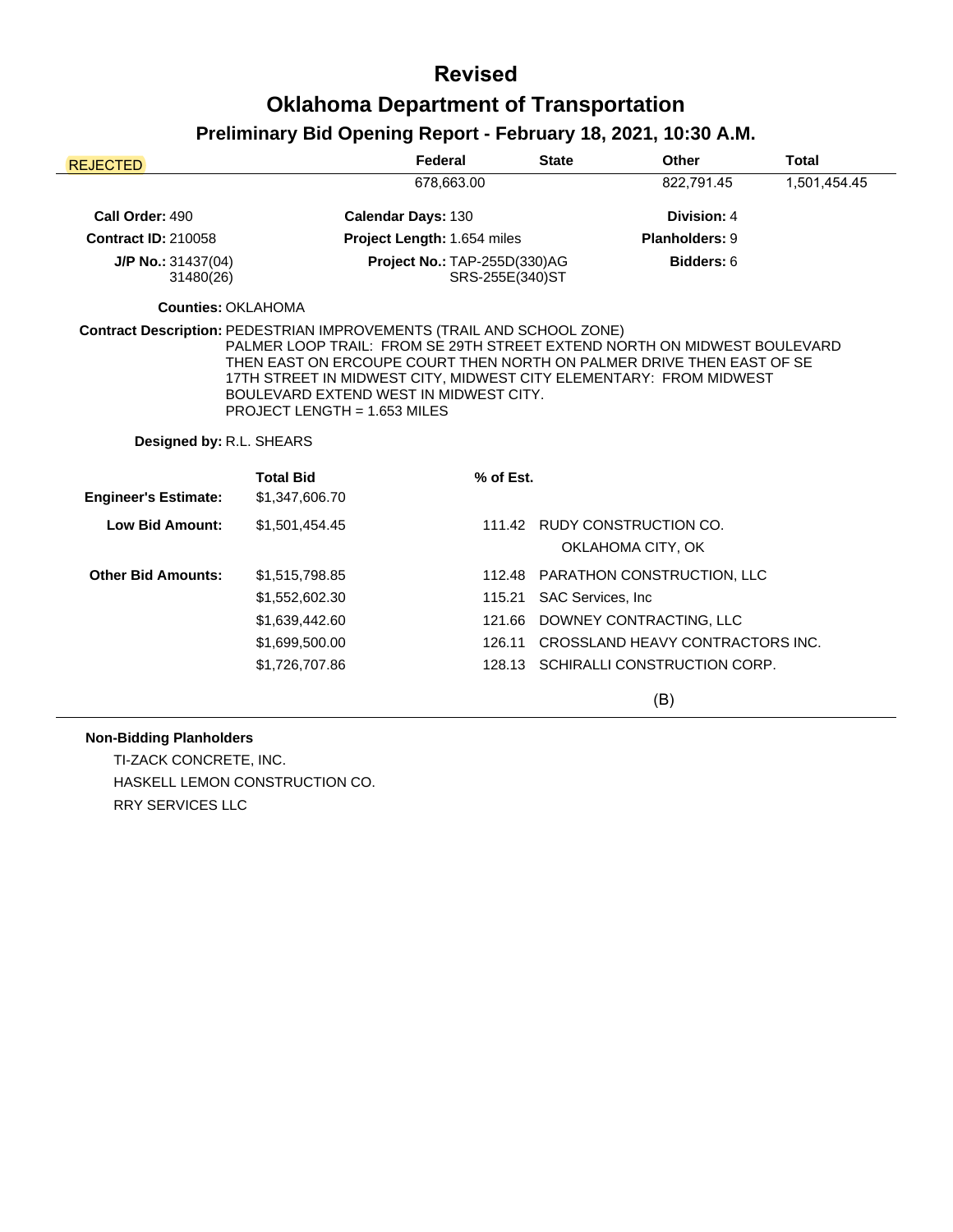## **Oklahoma Department of Transportation**

## **Preliminary Bid Opening Report - February 18, 2021, 10:30 A.M.**

|                             |                                                                                                                     | Federal                             |           | <b>State</b> | Other                                           | <b>Total</b> |
|-----------------------------|---------------------------------------------------------------------------------------------------------------------|-------------------------------------|-----------|--------------|-------------------------------------------------|--------------|
|                             |                                                                                                                     | 3,076,175.85                        |           |              |                                                 | 3,076,175.85 |
| Call Order: 505             |                                                                                                                     | <b>Calendar Days: 260</b>           |           |              | Division: 2                                     |              |
| <b>Contract ID: 210061</b>  |                                                                                                                     | Project Length: 0.291 miles         |           |              | <b>Planholders: 11</b>                          |              |
| $J/P$ No.: 29246(04)        |                                                                                                                     | <b>Project No.: STP-261B(103)PM</b> |           |              | <b>Bidders: 4</b>                               |              |
| Counties: PITTSBURG         |                                                                                                                     |                                     |           |              |                                                 |              |
| Designed by: GARVER, LLC.   | US-270: OVER BLUE CREEK, 0.7 MILES WEST OF<br>THE SH-63 JUNCTION NEAR HAILEYVILLE.<br>PROJECT LENGTH = $0.251$ MILE |                                     |           |              |                                                 |              |
| <b>Engineer's Estimate:</b> | <b>Item Bid</b><br>\$3,284,919.50                                                                                   | <b>Total Bid</b><br>\$4,384,919.50  | % of Est. |              |                                                 |              |
| <b>Low Bid Amount:</b>      | \$3,076,175.85                                                                                                      | \$4,076,175.85                      | 93.65     |              | BRIDGECO CONTRACTORS, INC.<br>WELLSTON, OK      |              |
| <b>Other Bid Amounts:</b>   | \$3,218,569.05                                                                                                      | \$4,268,569.05                      | 97.98     |              | <b>BUILT RIGHT CONSTRUCTION, LLC</b>            |              |
|                             | \$3,377,055.97                                                                                                      | \$4,477,055.97                      | 102.80    |              | C3 CONSTRUCTION, INC.                           |              |
|                             | \$3,392,371.85                                                                                                      | \$4,492,371.85                      |           |              | 103.27 PARADIGM CONSTRUCTION & ENGINEERING, INC |              |

### **Non-Bidding Planholders**

RRY SERVICES LLC CONCRETE SERVICES CORPORATION B & B CONSTRUCTION SERVICE J.T., INC. ROBINSON CONSTRUCTION, LLC L & N BRIDGE, LLC K & R BUILDERS, INC. HUB Construction, Inc.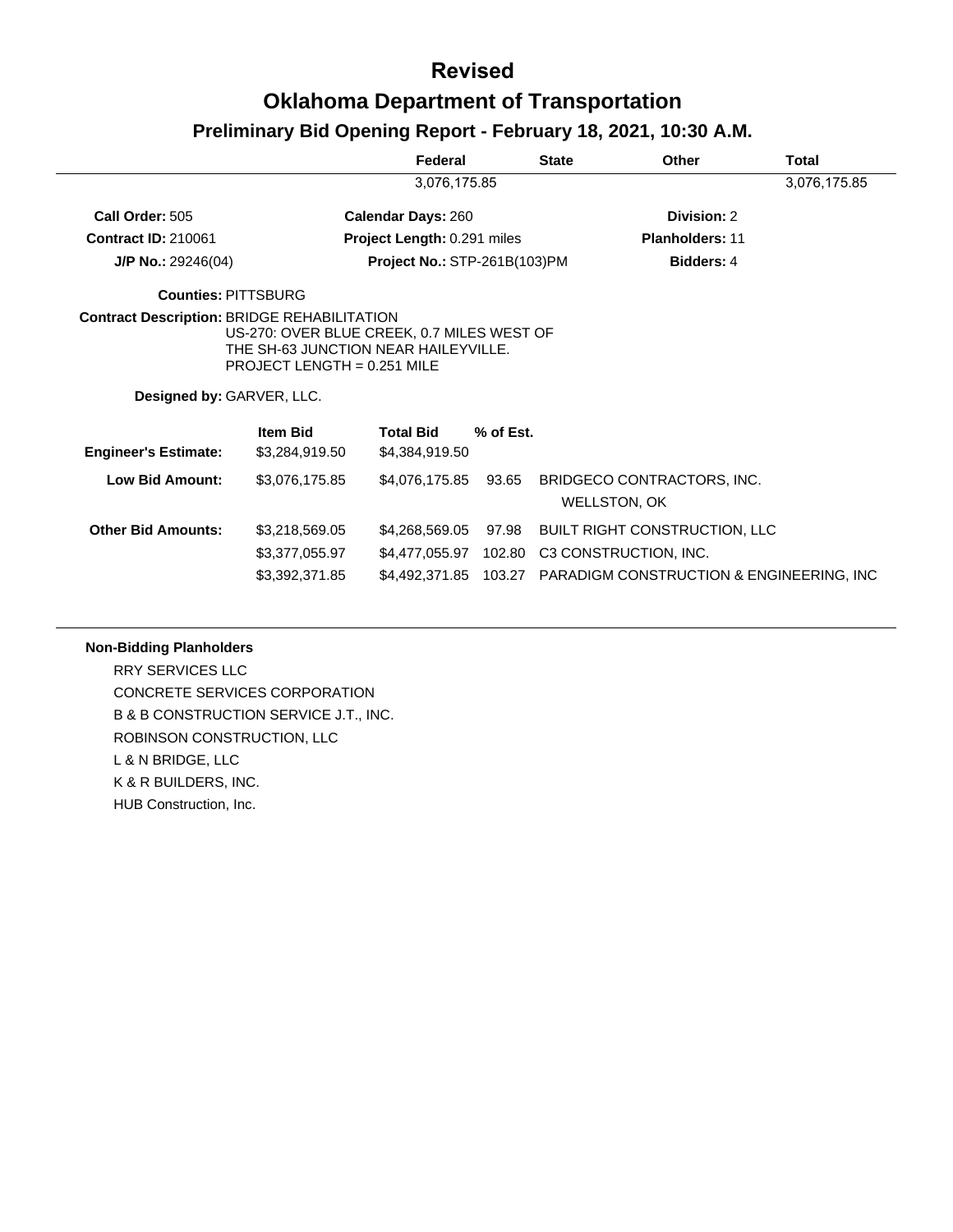# **Oklahoma Department of Transportation**

## **Preliminary Bid Opening Report - February 18, 2021, 10:30 A.M.**

|                             |                                                                                                                    | Federal                            | <b>State</b> | Other                                               | Total        |
|-----------------------------|--------------------------------------------------------------------------------------------------------------------|------------------------------------|--------------|-----------------------------------------------------|--------------|
|                             |                                                                                                                    | 2,069,790.78                       | 2,069,790.77 |                                                     | 4,139,581.55 |
| Call Order: 510             |                                                                                                                    | <b>Calendar Days: 250</b>          |              | Division: 3                                         |              |
| <b>Contract ID: 210062</b>  |                                                                                                                    | <b>Project Length: 1.598 miles</b> |              | <b>Planholders: 4</b>                               |              |
| $J/P$ No.: 23286(07)        |                                                                                                                    | Project No.: STP-162B(192)PM       |              | <b>Bidders: 3</b>                                   |              |
| <b>Counties: PONTOTOC</b>   |                                                                                                                    |                                    |              |                                                     |              |
|                             | SH-99: FROM 3.6 MILES NORTH OF THE SH-99A JUNCTION,                                                                |                                    |              |                                                     |              |
|                             | EXTEND NORTH NEAR FITTSTOWN.<br>$PROJECT LENGTH = 1.598 MILES$<br><b>Designed by: ODOT ROADWAY DESIGN DIVISION</b> |                                    |              |                                                     |              |
| <b>Engineer's Estimate:</b> | <b>Total Bid</b><br>\$4,251,855.17                                                                                 | % of Est.                          |              |                                                     |              |
| Low Bid Amount:             | \$4,139,581.55                                                                                                     | 97.36                              |              | HASKELL LEMON CONSTRUCTION CO.<br>OKLAHOMA CITY, OK |              |

**Non-Bidding Planholders**

ROBINSON CONSTRUCTION, LLC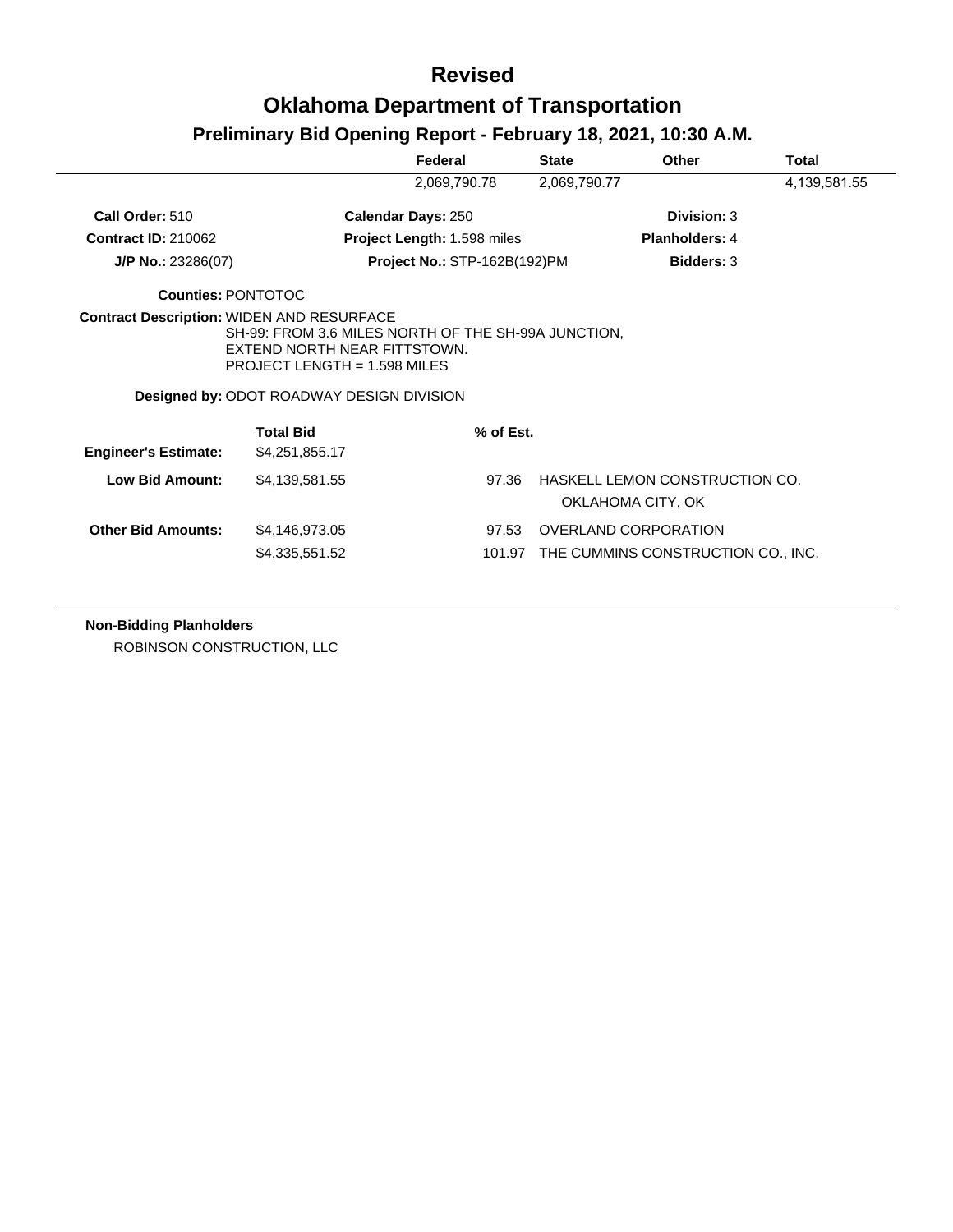### **Preliminary Bid Opening Report - February 18, 2021, 10:30 A.M.**

|                             |                                                                                                                                                                    | Federal                             | <b>State</b>           | Other                               | <b>Total</b> |
|-----------------------------|--------------------------------------------------------------------------------------------------------------------------------------------------------------------|-------------------------------------|------------------------|-------------------------------------|--------------|
|                             |                                                                                                                                                                    |                                     | 604,587.39             |                                     | 604,587.39   |
| Call Order: 515             |                                                                                                                                                                    | Calendar Days: 120                  |                        | Division: 8                         |              |
| <b>Contract ID: 210063</b>  |                                                                                                                                                                    | Project Length: 1.940 miles         |                        | <b>Planholders: 12</b>              |              |
| $J/P$ No.: 33373(04)        |                                                                                                                                                                    | <b>Project No.: SSR-030N(073)SR</b> |                        | Bidders: 6                          |              |
| Counties: ROGERS            |                                                                                                                                                                    |                                     |                        |                                     |              |
|                             | Contract Description: RESURFACE (P.C. CONCRETE) US-169: FROM 5.74 MILES NORTH OF THE TULSA COUNTY<br>LINE, EXTEND NORTH NEAR OOLOGAH. PROJECT LENGTH = 1.940 MILES |                                     |                        |                                     |              |
|                             | <b>Designed by: ODOT FIELD DIVISION 8</b>                                                                                                                          |                                     |                        |                                     |              |
|                             | <b>Total Bid</b>                                                                                                                                                   | % of Est.                           |                        |                                     |              |
| <b>Engineer's Estimate:</b> | \$744,676.76                                                                                                                                                       |                                     |                        |                                     |              |
| Low Bid Amount:             | \$604,587.39                                                                                                                                                       | 81.19                               |                        | INTERSTATE IMPROVEMENT, INC.        |              |
|                             |                                                                                                                                                                    |                                     |                        | FARIBAULT, MN                       |              |
| <b>Other Bid Amounts:</b>   | \$700,703.81                                                                                                                                                       | 94.10                               |                        | C3 CONSTRUCTION, INC.               |              |
|                             | \$719,804.69                                                                                                                                                       | 96.66                               |                        | EMERY SAPP & SONS, INC.             |              |
|                             | \$740,556.87                                                                                                                                                       | 99.45                               | <b>PBX CORPORATION</b> |                                     |              |
|                             | \$829,225.90                                                                                                                                                       | 111.35                              |                        | DIAMOND SURFACE, INC.               |              |
|                             | \$897,000.00                                                                                                                                                       | 120.45                              |                        | Tri Star Construction Arkansas, LLC |              |
|                             |                                                                                                                                                                    |                                     |                        |                                     |              |

### **Non-Bidding Planholders**

BRIGHT LIGHTING, INC. DBA BL TOWER CONSTRUCTION PARAGON CONTRACTORS, LLC H & G PAVING CONTRACTORS, INC. APAC-CENTRAL, INC. GRADE LINE CONSTRUCTION, LLC BECCO CONTRACTORS, INC.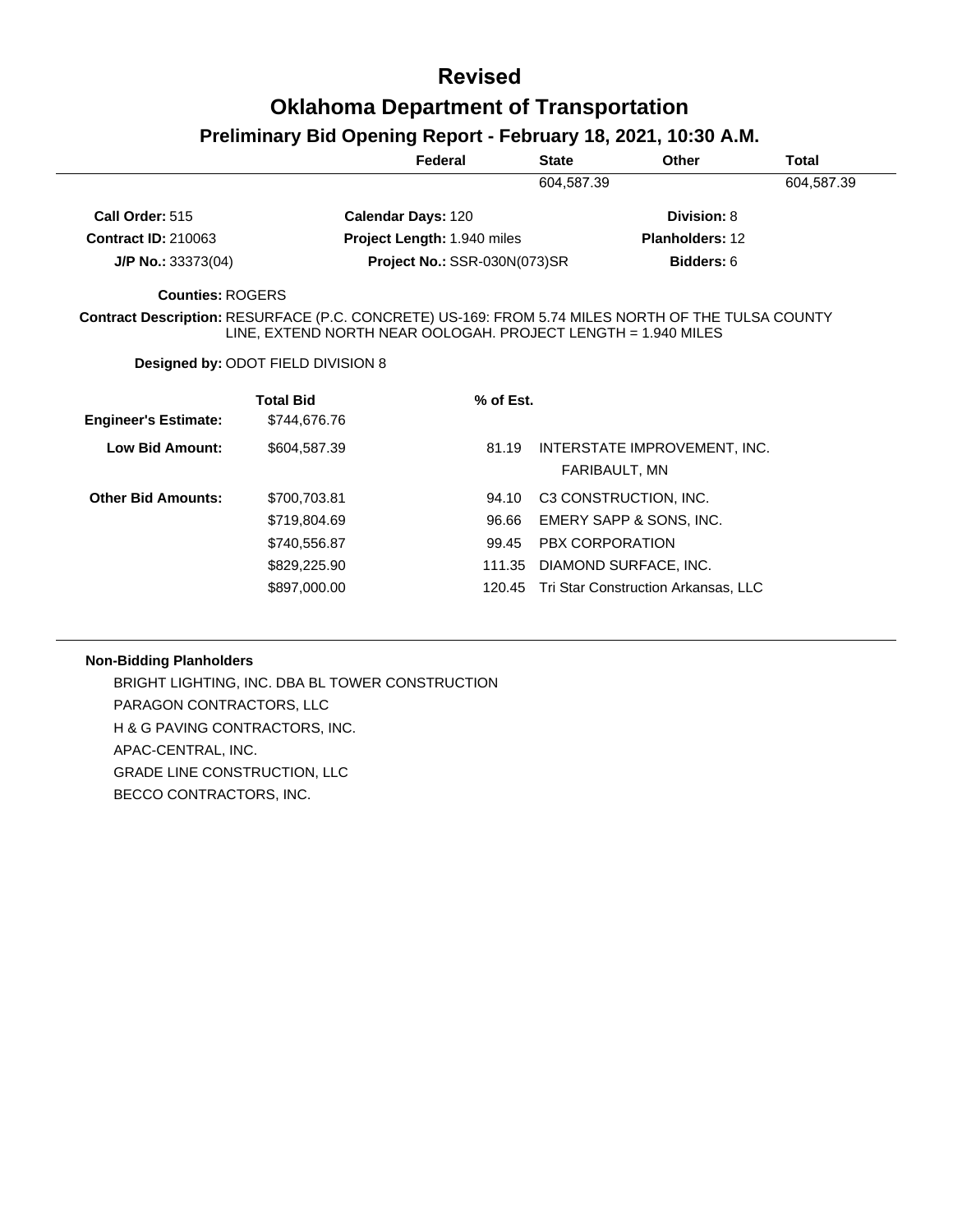## **Preliminary Bid Opening Report - February 18, 2021, 10:30 A.M.**

| <b>REJECTED</b>             |                                                                                                                                                        | Federal                      | <b>State</b>        | Other                    | Total |  |
|-----------------------------|--------------------------------------------------------------------------------------------------------------------------------------------------------|------------------------------|---------------------|--------------------------|-------|--|
|                             |                                                                                                                                                        | 1,497,371.79                 |                     |                          |       |  |
| Call Order: 520             | <b>Calendar Days: 60</b>                                                                                                                               |                              |                     | Division: 8              |       |  |
| <b>Contract ID: 210064</b>  |                                                                                                                                                        | Project Length: 4.801 miles  |                     | Planholders: 6           |       |  |
| $J/P$ No.: 33379(04)        |                                                                                                                                                        | Project No.: SSR-266C(092)SR |                     | <b>Bidders: 3</b>        |       |  |
| <b>Counties: ROGERS</b>     |                                                                                                                                                        |                              |                     |                          |       |  |
|                             | SH-88: FROM THE US-169 JUNCTION,<br>EXTEND EAST THEN SOUTH NEAR OOLOGAH.<br>PROJECT LENGTH = $4.81$ MILES<br><b>Designed by: ODOT FIELD DIVISION 8</b> |                              |                     |                          |       |  |
| <b>Engineer's Estimate:</b> | <b>Total Bid</b><br>\$1,513,543.36                                                                                                                     | $%$ of Est.                  |                     |                          |       |  |
| Low Bid Amount:             | \$1,497,371.79                                                                                                                                         | 98.93                        | TULSA, OK           | APAC-CENTRAL, INC.       |       |  |
| <b>Other Bid Amounts:</b>   | \$1,566,332.16<br>\$1,595,170.37                                                                                                                       | 103.49                       | 105.39 ROSSCON, LLC | PARAGON CONTRACTORS, LLC |       |  |

### **Non-Bidding Planholders**

SHERWOOD CONSTRUCTION CO., INC. BECCO CONTRACTORS, INC. H & G PAVING CONTRACTORS, INC.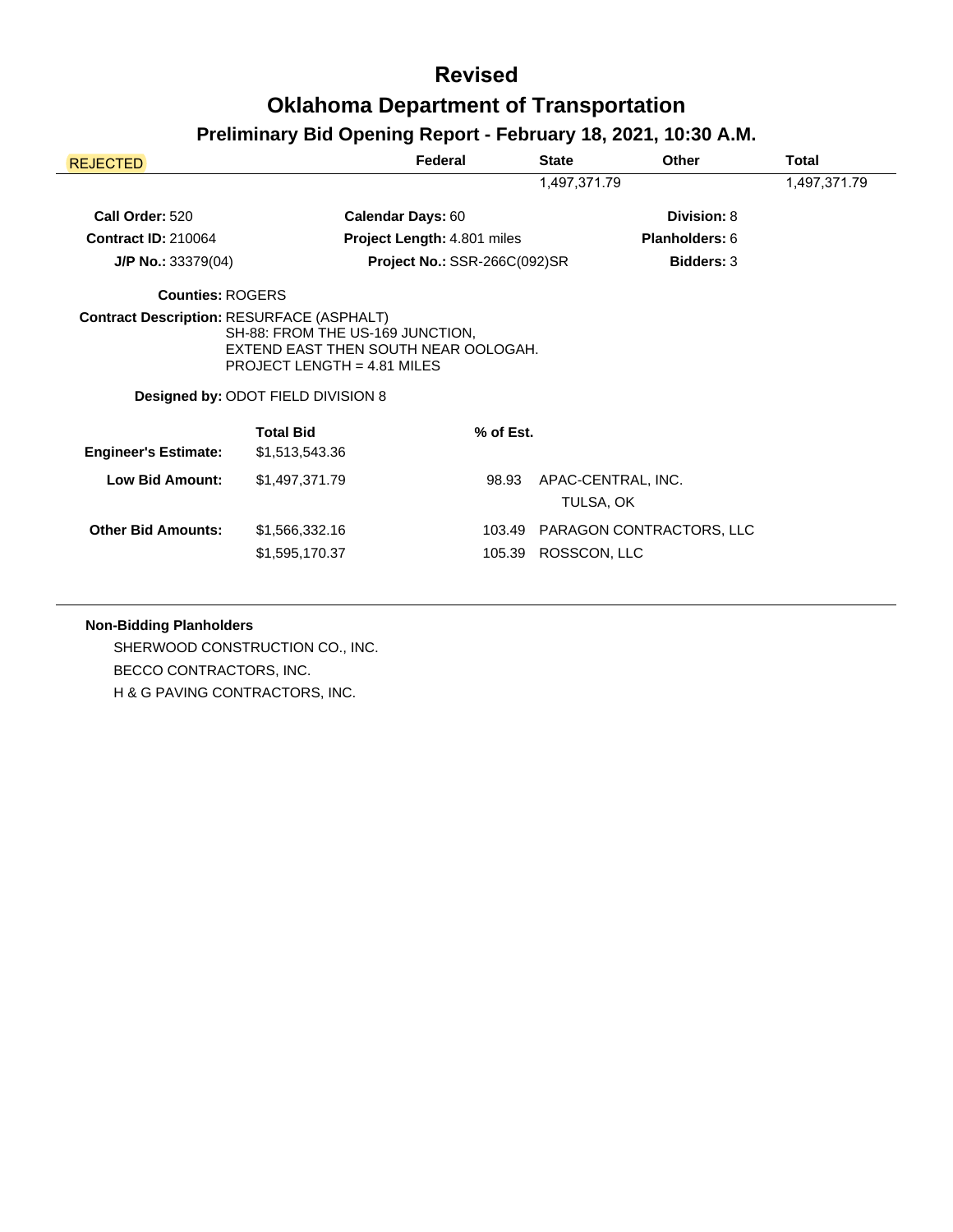| <b>REJECTED</b>                                  |                                                                                                                                             | Federal                      | <b>State</b> | <b>Other</b>             | Total |
|--------------------------------------------------|---------------------------------------------------------------------------------------------------------------------------------------------|------------------------------|--------------|--------------------------|-------|
|                                                  |                                                                                                                                             | 1,631,571.00                 |              |                          |       |
| Call Order: 525                                  |                                                                                                                                             | <b>Calendar Days: 60</b>     |              | Division: 8              |       |
| <b>Contract ID: 210065</b>                       |                                                                                                                                             | Project Length: 7.200 miles  |              | <b>Planholders: 6</b>    |       |
| $J/P$ No.: 33380(04)                             |                                                                                                                                             | Project No.: SSR-266C(093)SR |              | <b>Bidders: 3</b>        |       |
| <b>Counties: ROGERS</b>                          |                                                                                                                                             |                              |              |                          |       |
| <b>Contract Description: RESURFACE (ASPHALT)</b> | SH-88: FROM THE SH-20 JUNCTION, EXTEND<br>NORTH IN CLAREMORE.<br>PROJECT LENGTH = $7.20$ MILES<br><b>Designed by: ODOT FIELD DIVISION 8</b> |                              |              |                          |       |
| <b>Engineer's Estimate:</b>                      | <b>Total Bid</b><br>\$1,657,567.79                                                                                                          | % of Est.                    |              |                          |       |
| <b>Low Bid Amount:</b>                           | \$1,631,571.00                                                                                                                              | 98.43                        | TULSA, OK    | APAC-CENTRAL, INC.       |       |
| <b>Other Bid Amounts:</b>                        | \$1,673,382.23<br>\$1,768,315.24                                                                                                            | 100.95<br>106.68             | ROSSCON, LLC | PARAGON CONTRACTORS, LLC |       |

### **Non-Bidding Planholders**

SHERWOOD CONSTRUCTION CO., INC. H & G PAVING CONTRACTORS, INC. BECCO CONTRACTORS, INC.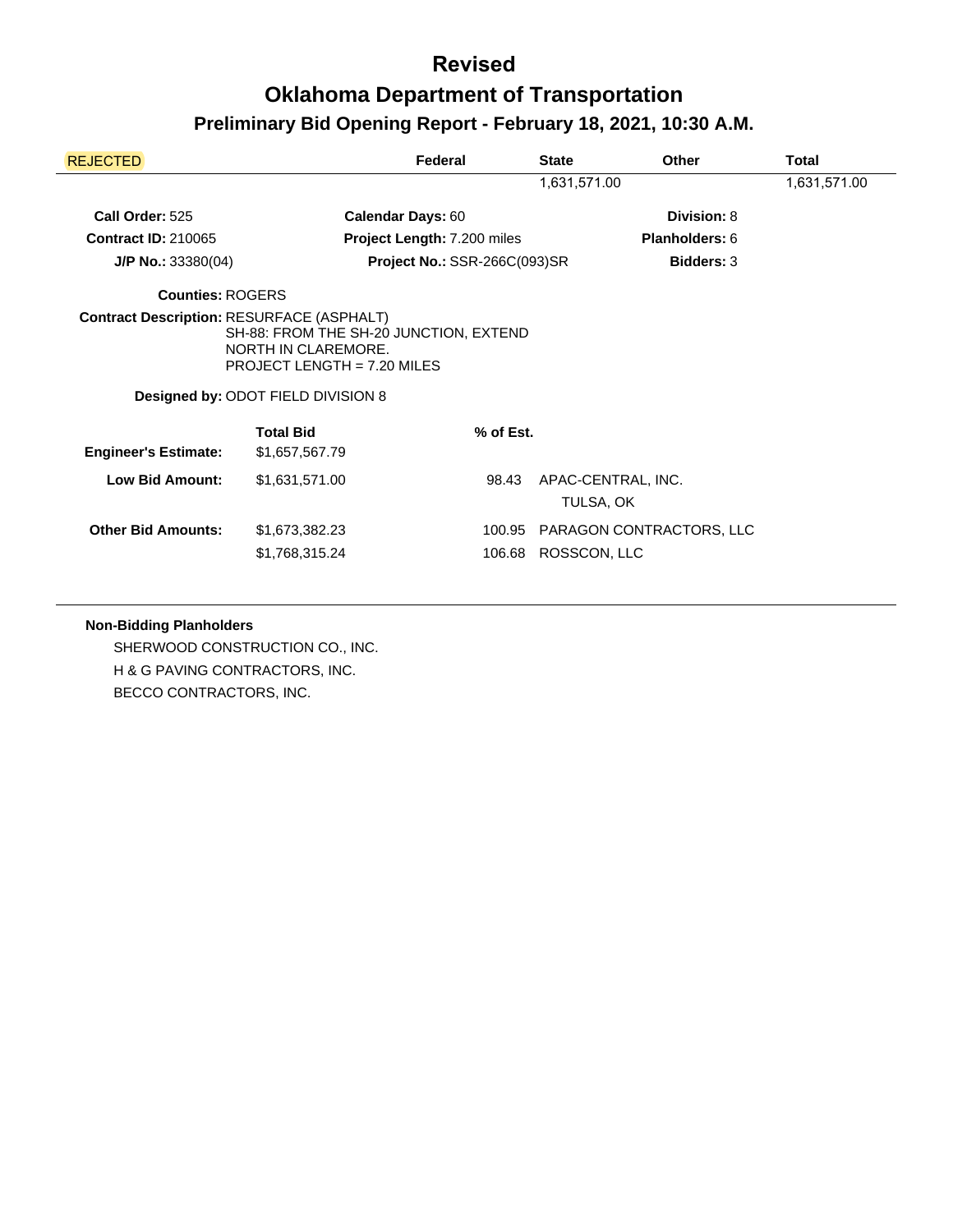# **Oklahoma Department of Transportation**

# **Preliminary Bid Opening Report - February 18, 2021, 10:30 A.M.**

|                                                  |                                                                                                                        | Federal                                         | <b>State</b> | Other                           | Total        |
|--------------------------------------------------|------------------------------------------------------------------------------------------------------------------------|-------------------------------------------------|--------------|---------------------------------|--------------|
|                                                  |                                                                                                                        |                                                 | 2,769,000.00 |                                 | 2,769,000.00 |
| Call Order: 530                                  |                                                                                                                        | <b>Calendar Days: 110</b>                       |              | Division: 8                     |              |
| <b>Contract ID: 210066</b>                       |                                                                                                                        | Project Length: 12.001 miles                    |              | <b>Planholders: 6</b>           |              |
| J/P No.: 33379(04)<br>33380(04)                  |                                                                                                                        | Project No.: SSR-266C(092)SR<br>SSR-266C(093)SR |              | Bidders: 6                      |              |
| <b>Counties: ROGERS</b>                          |                                                                                                                        |                                                 |              |                                 |              |
| <b>Contract Description: RESURFACE (ASPHALT)</b> | SH-88: FROM THE US-169 JUNCTION, EXTEND<br>EAST THEN SOUTH NEAR OOLOGAH AND CLAREMORE.<br>PROJECT LENGTH = 12.01 MILES |                                                 |              |                                 |              |
|                                                  | Designed by: ODOT FIELD DIVISION 8                                                                                     |                                                 |              |                                 |              |
|                                                  | <b>Total Bid</b>                                                                                                       | % of Est.                                       |              |                                 |              |
| <b>Engineer's Estimate:</b>                      | \$3,171,111.15                                                                                                         |                                                 |              |                                 |              |
| <b>Low Bid Amount:</b>                           | \$2,769,000.00                                                                                                         | 87.32                                           | TULSA, OK    | BECCO CONTRACTORS, INC.         |              |
| <b>Other Bid Amounts:</b>                        | \$2,798,824.75                                                                                                         | 88.26                                           |              | SHERWOOD CONSTRUCTION CO., INC. |              |
|                                                  | \$3,074,853.79                                                                                                         | 96.96                                           |              | APAC-CENTRAL, INC.              |              |
|                                                  | \$3,185,209.34                                                                                                         | 100.44                                          |              | PARAGON CONTRACTORS, LLC        |              |
|                                                  | \$3,363,485.61                                                                                                         | 106.07                                          | ROSSCON, LLC |                                 |              |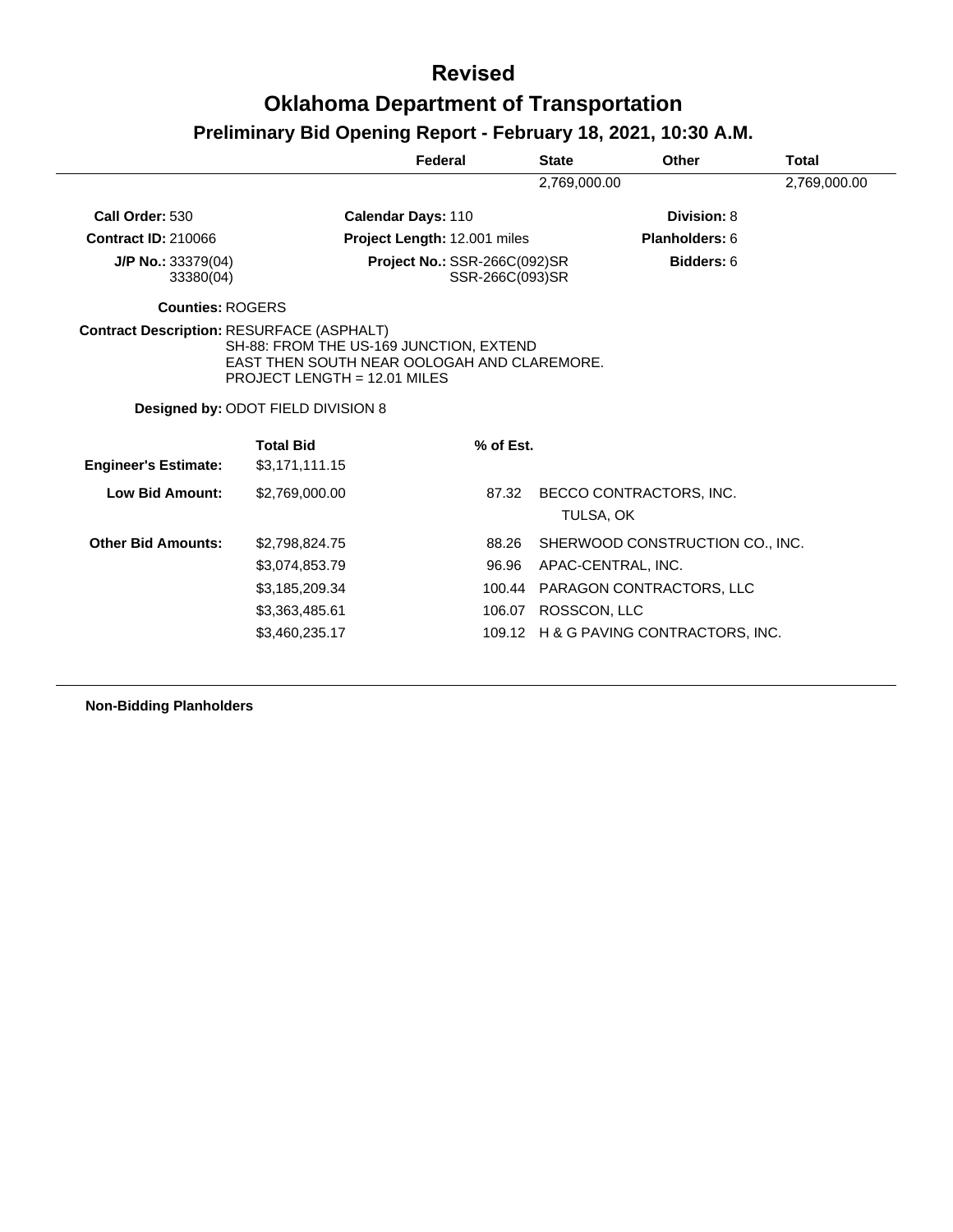# **Oklahoma Department of Transportation**

## **Preliminary Bid Opening Report - February 18, 2021, 10:30 A.M.**

|                             |                                                                                                                                                                      | Federal                      | <b>State</b>             | Other                                                                                              | Total        |
|-----------------------------|----------------------------------------------------------------------------------------------------------------------------------------------------------------------|------------------------------|--------------------------|----------------------------------------------------------------------------------------------------|--------------|
|                             |                                                                                                                                                                      | 4,607,826.12                 |                          |                                                                                                    | 4,607,826.12 |
| Call Order: 535             | <b>Calendar Days: 240</b>                                                                                                                                            |                              |                          | Division: 8                                                                                        |              |
| <b>Contract ID: 210067</b>  |                                                                                                                                                                      | Project Length: 1.399 miles  |                          | <b>Planholders: 9</b>                                                                              |              |
| $J/P$ No.: 34222(04)        |                                                                                                                                                                      | Project No.: STP-266N(094)PM |                          | Bidders: 4                                                                                         |              |
| <b>Counties: ROGERS</b>     |                                                                                                                                                                      |                              |                          |                                                                                                    |              |
|                             | <b>Contract Description: PAVEMENT REHABILITATION (A.C. AND P.C.)</b><br>SH-20: FROM THE SH-66 JUNCTION, EXTEND<br>EAST IN CLAREMORE.<br>PROJECT LENGTH = 1.440 MILES |                              |                          |                                                                                                    |              |
| Designed by:                |                                                                                                                                                                      |                              |                          |                                                                                                    |              |
| <b>Engineer's Estimate:</b> | <b>Total Bid</b><br>\$5,250,039.59                                                                                                                                   |                              | % of Est.                |                                                                                                    |              |
| Low Bid Amount:             | \$4,607,826.12                                                                                                                                                       |                              | 87.77                    | C3 CONSTRUCTION, INC.<br>ADA, OK                                                                   |              |
| <b>Other Bid Amounts:</b>   | \$4,947,000.00<br>\$5,157,000.00<br>\$6,097,729.85                                                                                                                   |                              | 94.23<br>98.23<br>116.15 | BECCO CONTRACTORS, INC.<br>CROSSLAND HEAVY CONTRACTORS INC.<br><b>GRADE LINE CONSTRUCTION, LLC</b> |              |

### **Non-Bidding Planholders**

H & G PAVING CONTRACTORS, INC. SHERWOOD CONSTRUCTION CO., INC. APAC-CENTRAL, INC. Tri Star Construction Arkansas, LLC DUIT CONSTRUCTION COMPANY, INC.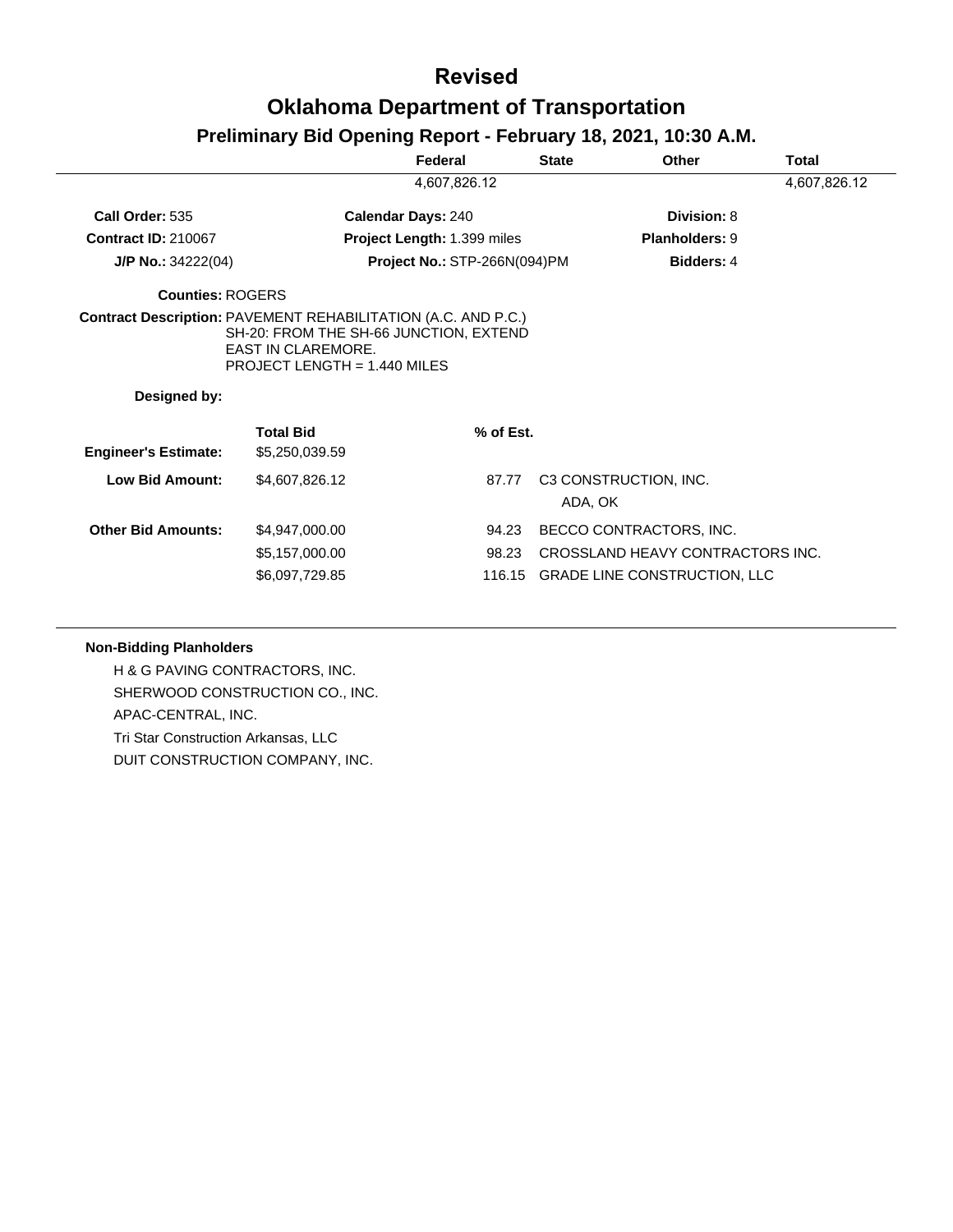| Preliminary Bid Opening Report - February 18, 2021, 10:30 A.M. |                                                                                                                                                                          |                              |              |                                            |              |
|----------------------------------------------------------------|--------------------------------------------------------------------------------------------------------------------------------------------------------------------------|------------------------------|--------------|--------------------------------------------|--------------|
|                                                                |                                                                                                                                                                          | Federal                      | <b>State</b> | Other                                      | <b>Total</b> |
|                                                                |                                                                                                                                                                          |                              | 921,356.12   |                                            | 921,356.12   |
| Call Order: 540                                                |                                                                                                                                                                          | <b>Calendar Days: 180</b>    |              | Division: 6                                |              |
| <b>Contract ID: 210068</b>                                     |                                                                                                                                                                          | Project Length: 0.182 miles  |              | Planholders: 10                            |              |
| $J/P$ No.: 33901(04)                                           |                                                                                                                                                                          | Project No.: SBR-017N(260)SB |              | Bidders: 7                                 |              |
| <b>Counties: TEXAS</b>                                         |                                                                                                                                                                          |                              |              |                                            |              |
|                                                                | <b>Contract Description: BRIDGE REHABILITATION</b><br>SH-3: OVER CHIQUITA CREEK, 9.6 MILES WEST OF THE<br>US-83 JUNCTION NEAR HARDESTY.<br>PROJECT LENGTH = $0.182$ MILE |                              |              |                                            |              |
| Designed by:                                                   |                                                                                                                                                                          |                              |              |                                            |              |
| <b>Engineer's Estimate:</b>                                    | <b>Total Bid</b><br>\$962,495.20                                                                                                                                         | % of Est.                    |              |                                            |              |
| <b>Low Bid Amount:</b>                                         | \$921,356.12                                                                                                                                                             | 95.73                        |              | CONCRETE SERVICES CORPORATION<br>TULSA, OK |              |
| <b>Other Bid Amounts:</b>                                      | \$1,027,180.00                                                                                                                                                           |                              | 106.72       | BUILT RIGHT CONSTRUCTION, LLC              |              |
|                                                                | \$1,145,795.78                                                                                                                                                           |                              | 119.04       | HASKELL LEMON CONSTRUCTION CO.             |              |
|                                                                | \$1,166,768.71                                                                                                                                                           |                              |              | 121.22 K & R BUILDERS, INC.                |              |
|                                                                | \$1,248,106.27                                                                                                                                                           |                              | 129.67       | LOGOS CONSTRUCTION CO., LLC                |              |
|                                                                | \$1,319,653.11                                                                                                                                                           |                              | 137.11       | BRIDGECO CONTRACTORS, INC.                 |              |
|                                                                | \$1,416,729.67                                                                                                                                                           |                              |              | 147.19 PBX CORPORATION                     |              |

### **Non-Bidding Planholders**

B & B CONSTRUCTION SERVICE J.T., INC. RRY SERVICES LLC L & M CONTRACTORS, INC.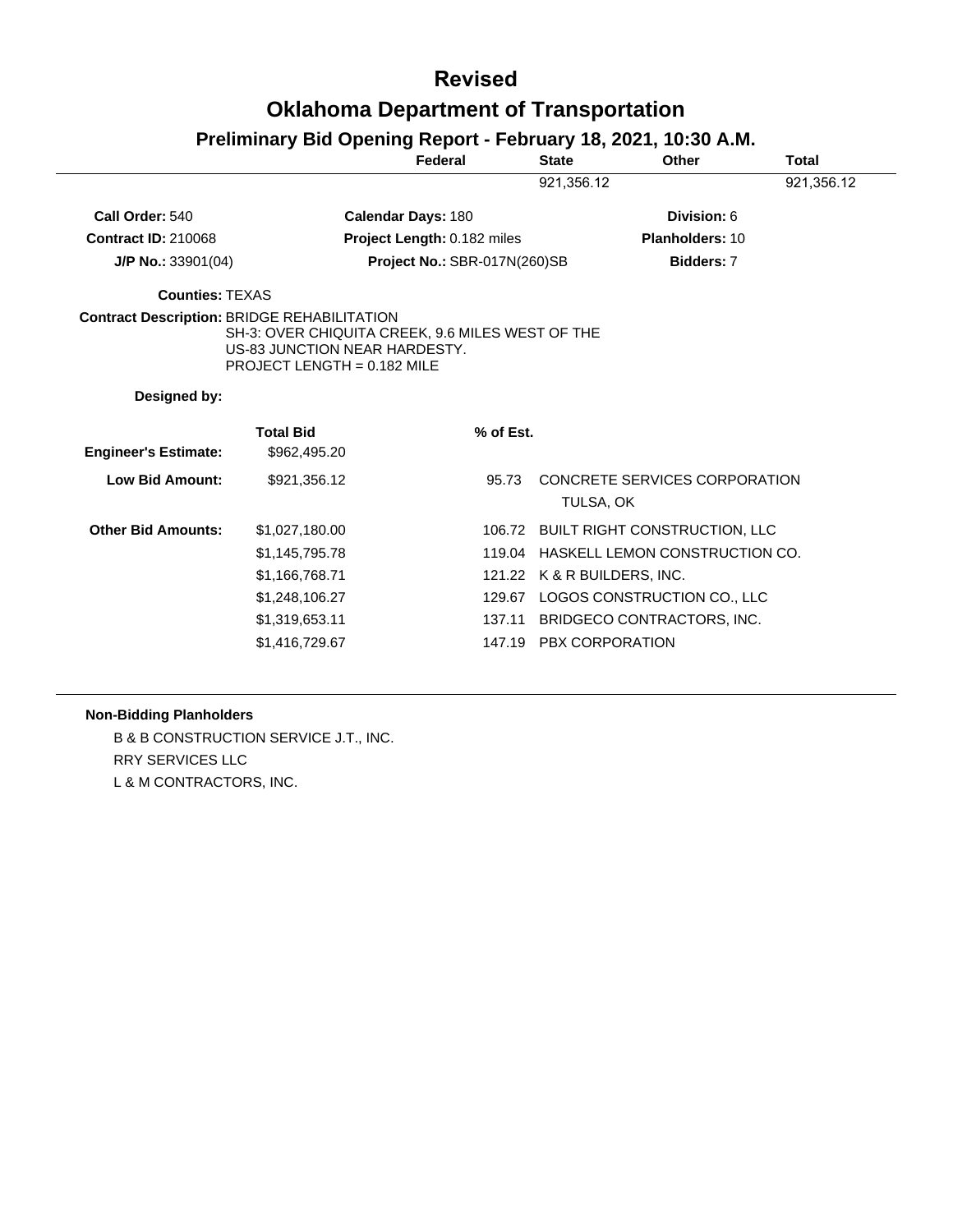# **Oklahoma Department of Transportation**

## **Preliminary Bid Opening Report - February 18, 2021, 10:30 A.M.**

|                             |                                                                                                                                                                    | Federal                             | <b>State</b> | <b>Other</b>                       | Total        |
|-----------------------------|--------------------------------------------------------------------------------------------------------------------------------------------------------------------|-------------------------------------|--------------|------------------------------------|--------------|
|                             |                                                                                                                                                                    |                                     | 4,644,506.06 |                                    | 4,644,506.06 |
| Call Order: 545             | <b>Calendar Days: 90</b>                                                                                                                                           |                                     |              | Division: 5                        |              |
| <b>Contract ID: 210069</b>  |                                                                                                                                                                    | Project Length: 9.290 miles         |              | <b>Planholders: 5</b>              |              |
| $J/P$ No.: 34395(04)        |                                                                                                                                                                    | <b>Project No.: SSR-271B(070)SR</b> |              | <b>Bidders: 4</b>                  |              |
|                             | <b>Counties: KIOWA, TILLMAN</b>                                                                                                                                    |                                     |              |                                    |              |
|                             | Contract Description: RESURFACE (ASPHALT) US-183: FROM 0.15 MILES SOUTH OF THE SH-5C JUNCTION,<br>EXTEND NORTH IN MANITOU AND SNYDER. PROJECT LENGTH = 9.290 MILES |                                     |              |                                    |              |
|                             | <b>Designed by: ODOT FIELD DIVISION 5</b>                                                                                                                          |                                     |              |                                    |              |
| <b>Engineer's Estimate:</b> | <b>Total Bid</b><br>\$5,968,709.50                                                                                                                                 | % of Est.                           |              |                                    |              |
| <b>Low Bid Amount:</b>      | \$4,644,506.06                                                                                                                                                     | 77.81                               | CLINTON, OK  | CORNELL CONSTRUCTION COMPANY, INC. |              |
| <b>Other Bid Amounts:</b>   | \$5,665,513.97                                                                                                                                                     | 94.92                               |              | THE CUMMINS CONSTRUCTION CO., INC. |              |
|                             | \$5,775,997.93                                                                                                                                                     | 96.77                               |              | T & G CONSTRUCTION, INC.           |              |

**Non-Bidding Planholders**

APAC-CENTRAL, INC.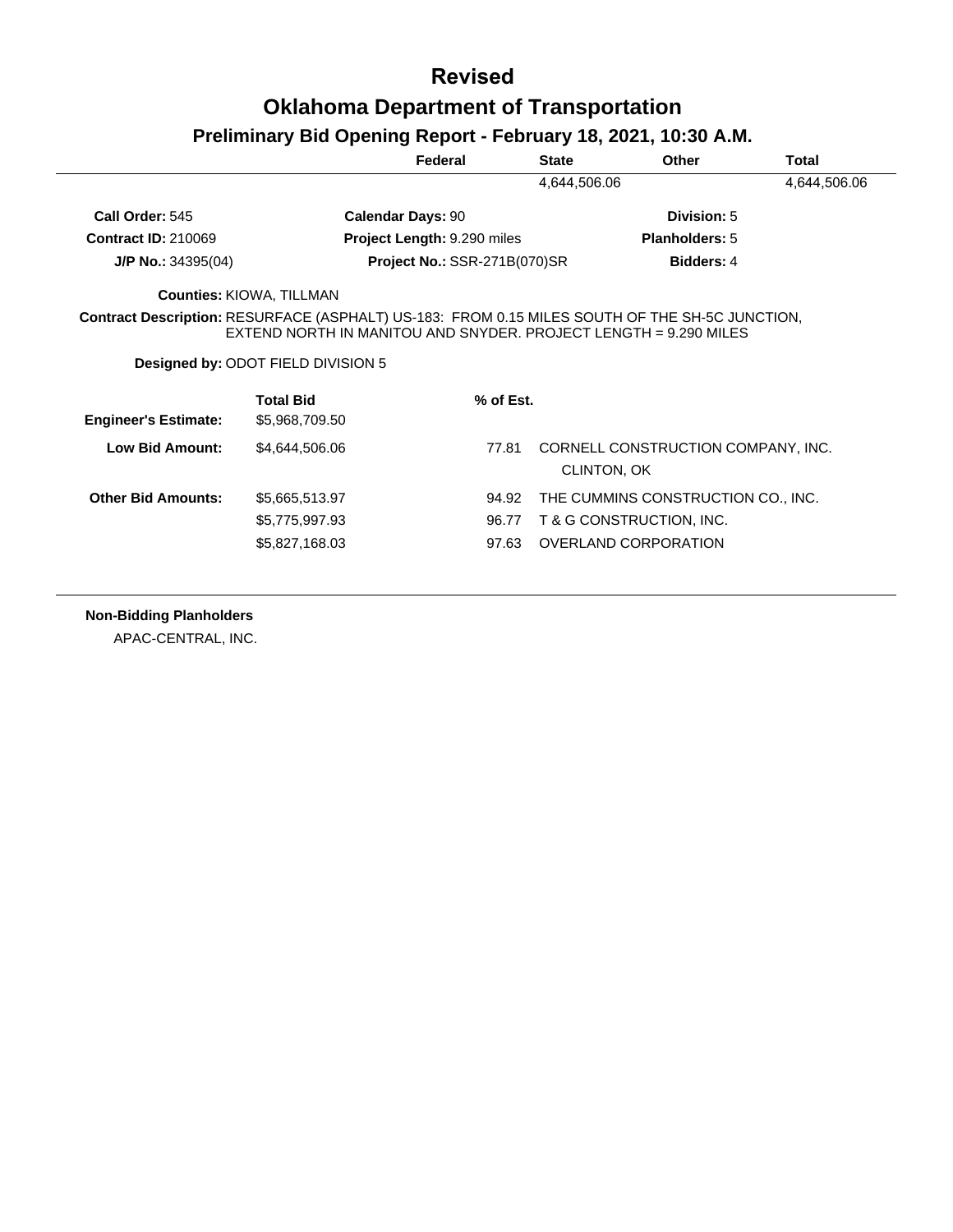|                                                    |                                                                                                                           | Federal                          | <b>State</b> | <b>Other</b>                                                        | <b>Total</b> |
|----------------------------------------------------|---------------------------------------------------------------------------------------------------------------------------|----------------------------------|--------------|---------------------------------------------------------------------|--------------|
|                                                    |                                                                                                                           | 940,963.53                       | 3,763,854.13 |                                                                     | 4,704,817.66 |
| Call Order: 550                                    |                                                                                                                           | <b>Calendar Days: 300</b>        |              | Division: 6                                                         |              |
| <b>Contract ID: 210070</b>                         |                                                                                                                           | Project Length: 0.378 miles      |              | Planholders: 12                                                     |              |
| $J/P$ No.: 29449(04)                               |                                                                                                                           | Project No.: STP-277B(049)PM     |              | <b>Bidders: 5</b>                                                   |              |
| <b>Counties: WOODWARD</b>                          |                                                                                                                           |                                  |              |                                                                     |              |
| <b>Contract Description: BRIDGE AND APPROACHES</b> | SH-34: OVER NORTH CANADIAN RIVER, 0.8 MILES NORTH OF THE US-412<br>JUNCTION IN WOODWARD.<br>PROJECT LENGTH = $0.378$ MILE |                                  |              |                                                                     |              |
| Designed by:                                       |                                                                                                                           |                                  |              |                                                                     |              |
| <b>Engineer's Estimate:</b>                        | <b>Total Bid</b><br>\$5,921,159.74                                                                                        | % of Est.                        |              |                                                                     |              |
| <b>Low Bid Amount:</b>                             | \$4,704,817.66                                                                                                            | 79.46                            |              | BRIDGECO CONTRACTORS, INC.<br>WELLSTON, OK                          |              |
| <b>Other Bid Amounts:</b>                          | \$5,120,095.24<br>\$5,226,530.74<br>\$5,310,015.86<br>\$5,377,218.92                                                      | 86.47<br>88.27<br>89.68<br>90.81 | OBC, INC.    | SEWELL BROS., INC.<br>K & R BUILDERS, INC.<br>FRONTIER BRIDGE, INC. |              |
|                                                    |                                                                                                                           |                                  |              |                                                                     |              |

### **Non-Bidding Planholders**

HASKELL LEMON CONSTRUCTION CO. CONCRETE SERVICES CORPORATION RRY SERVICES LLC C3 CONSTRUCTION, INC. THE CUMMINS CONSTRUCTION CO., INC. H & H BRIDGE COMPANY L & M CONTRACTORS, INC.